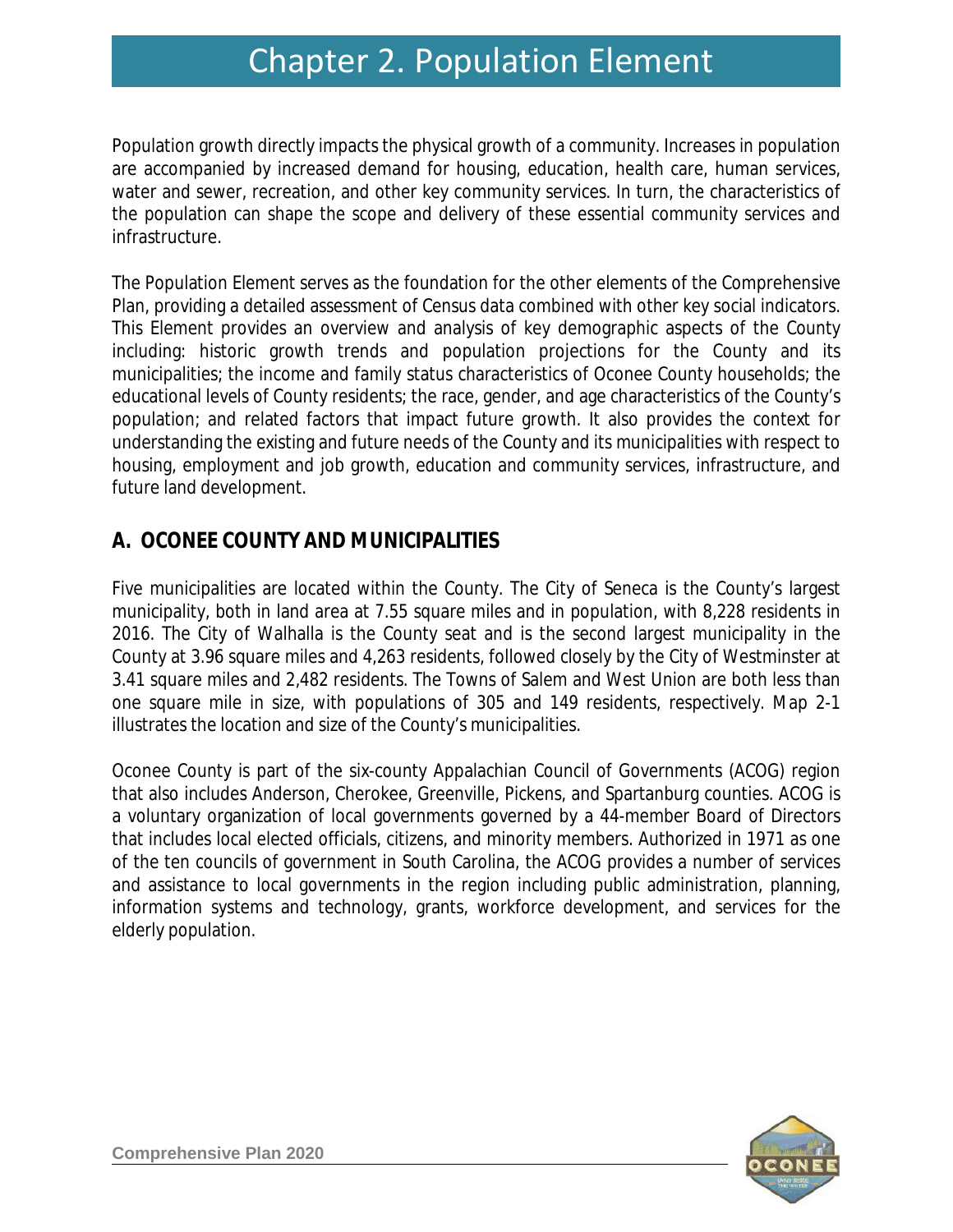

**Map 2-1. Oconee County and Municipalities**

# **B. DEMOGRAPHIC TRENDS**

The U.S. Census Bureau is required by Federal law to conduct a census every ten years to determine the number of people in the United States. The count, commonly known as the decennial Census, is conducted every decade on April 1 in years ending in zero. The *American Community Survey* (ACS) is a yearly survey conducted nationwide by the U.S. Census Bureau that collects a wide range of demographic, social, economic, and housing data. The data is compiled into three-year and five-year estimates, with the five-year compilation considered to be the most accurate depiction of the data. While the main function of the decennial Census is to provide population counts for Congressional apportionment, the primary purpose of the ACS is to measure the changing social and economic characteristics of the U.S. population.

Oconee County ranks as South Carolina's 18<sup>th</sup> largest county in population with an estimated 2016 population of 75,375 residents *(2012-2016 ACS)*. Table 2-1 provides comparative data on



**Comprehensive Plan 2020 years and the Comprehensive Plan 2020**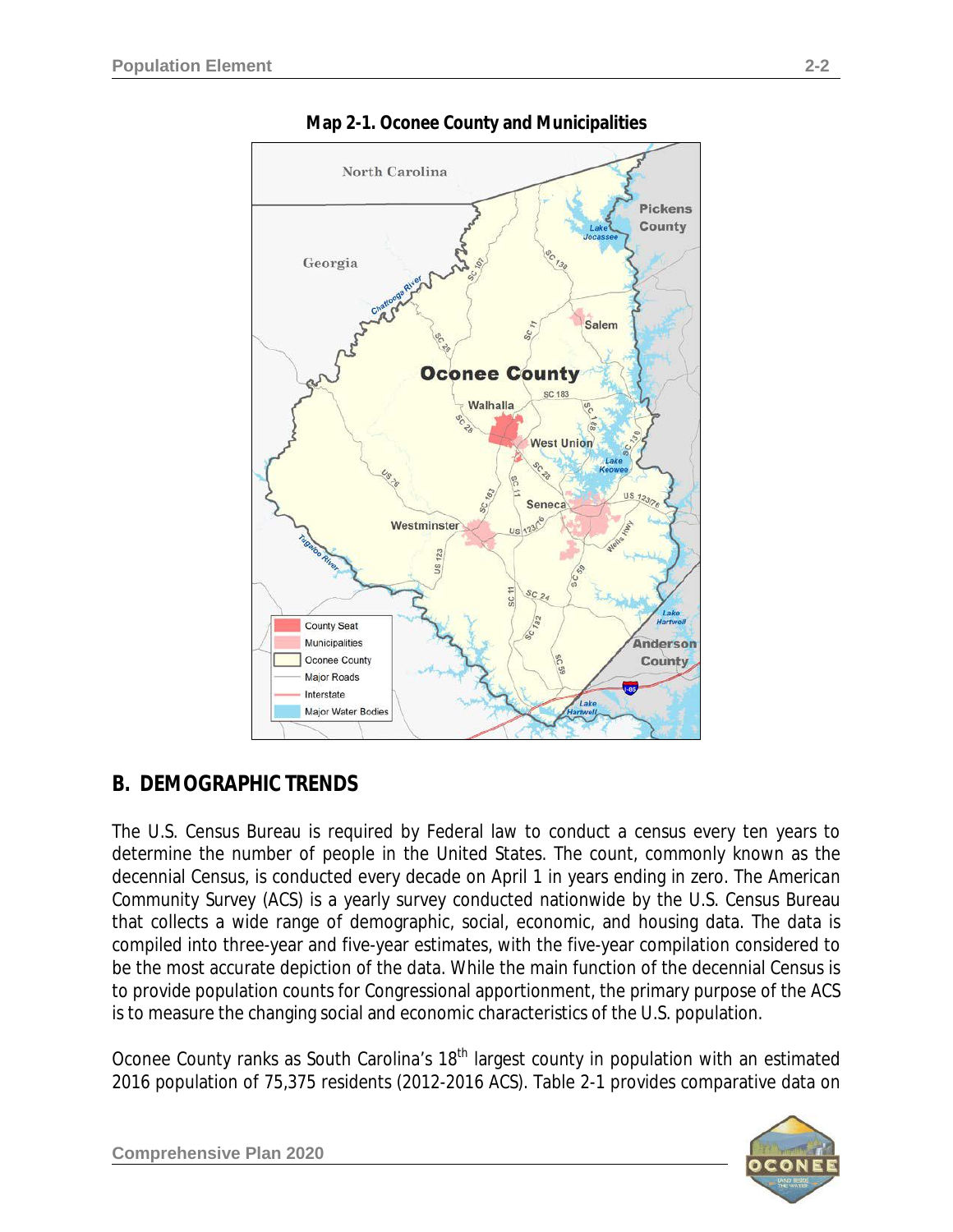population growth in the County, the Appalachian Council of Governments Region, and the State by decade since 1970. The countywide growth rate during the 40-year period from 1970 to 2010 was higher than that of both the Region and the State at 82.4%. Figure 2-1 illustrates population trends for the County, Region, and State from 1970 to 2010.

|                  | <b>Oconee County</b> |           |              | <b>Appalachian COG Region</b> | <b>South Carolina</b> |           |  |
|------------------|----------------------|-----------|--------------|-------------------------------|-----------------------|-----------|--|
| Year             | Total                | % Change* | <b>Total</b> | % Change*                     | <b>Total</b>          | % Change* |  |
| 1970             | 40,728               | --        | 656,219      | --                            | 2,590,516             |           |  |
| 1980             | 48,611               | 19.4%     | 791,895      | 20.7%                         | 3,121,820             | 20.5%     |  |
| 1990             | 57,494               | 18.3%     | 888,057      | 12.1%                         | 3,486,703             | 11.7%     |  |
| 2000             | 66,215               | 15.2%     | 1,028,656    | 15.8%                         | 4,012,012             | 15.1%     |  |
| 2010             | 74,273               | 12.2%     | 1,171,497    | 13.9%                         | 4,625,364             | 15.3%     |  |
| Change 1970-2010 | 33,545               | 82.4%     | 515,278      | 78.5%                         | 2,034,848             | 78.5%     |  |

**Table 2-1. Population Change by Decade, 1970 to 2010**

**\*** Percentage change from previous time period

*Sources: U.S. Census Bureau, Decennial Census, 1970 through 2010; S.C. Revenue and Fiscal Affairs Office, S.C. Statistical Abstract, 2018*





Oconee County grew by 1,102 residents from 2010 to 2016, with a growth rate of 1.5% over the same period. The County seat of Walhalla had the largest population gain from 2000 to 2010 among Oconee County municipalities, with an increase of 462 people and a growth rate of 12.2%. Similarly, the City of Seneca added 450 people during the same period for a growth rate of 5.9%. The Town of Salem experienced moderate growth of only nine people (7.1%). However, Census data indicates population declines in the City of Westminster of 325 people (or 11.8%) and the Town of West Union of six people (or 2%) during the decade. ACS data from 2012-2016 reveals moderate population changes since 2010 in all of the County's municipalities, ranging from an increase of 126 people in Seneca and 64 in Westminster to only



**Comprehensive Plan 2020 years and the Comprehensive Plan 2020**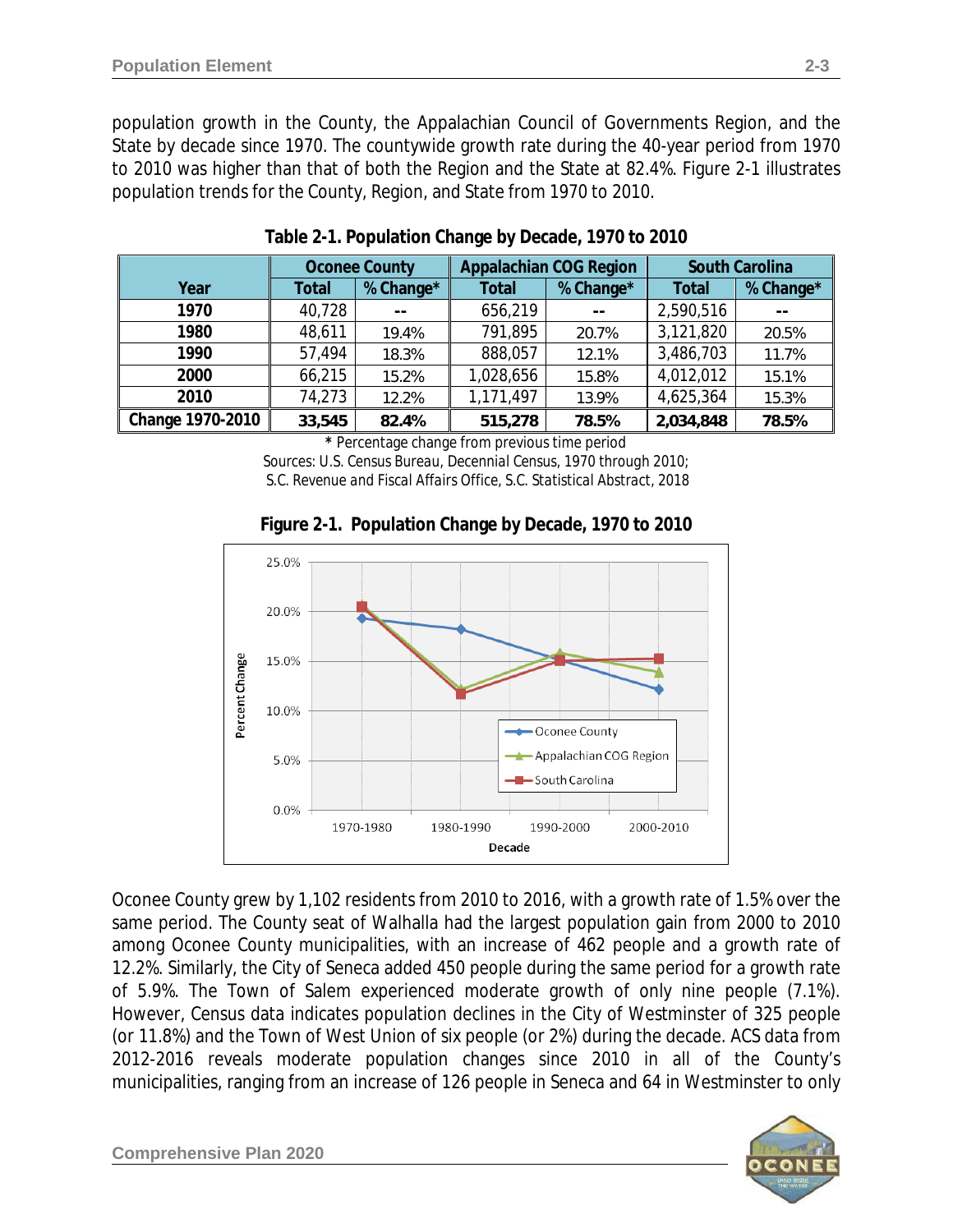24 residents in Salem and West Union. Walhalla experienced no increase over the previous sixyears.

As illustrated in Table 2-2, migration has been the primary source of population change in Oconee County since 1990. Net migration increased slightly from 2000 to 2010 over the previous decade, but migration in recent years slowed to an annual average of 426. However, net migration increased to 743 from 2015 to 2016 – a trend that if continued may result in a higher net migration for the decade.

Total population change is also impacted significantly by the rate of natural increase provided through births and deaths. While births exceeded deaths in Oconee County in the two decades since 1990, that trend reversed after 2010 with deaths outpacing births. This trend is projected to continue through the end of the decade.

|                            | <b>Total</b> |              | <b>Natural Increase</b> |               | <b>Net Migration</b> |          |  |
|----------------------------|--------------|--------------|-------------------------|---------------|----------------------|----------|--|
|                            | Population   |              |                         |               |                      | Average  |  |
| <b>Estimate Timeframes</b> | Change       | <b>Total</b> | <b>Births</b>           | <b>Deaths</b> | Total                | Per Year |  |
| 1990 to 2000               | 8,721        | 1,913        | 7,629                   | 5,716         | 6,808                | 680.8    |  |
| 2000 to 2010               | 8,058        | 1,077        | 8,114                   | 7,037         | 6,981                | 698.1    |  |
| 2010 to 2016               | 2,080        | $-412$       | 4,916                   | 5,328         | 2,557                | 426.2    |  |
| Annual Est. 2015-2016      | $611*$       | $-122$       | 782                     | 904           | 743                  | ---      |  |

**Table 2-2. Components of Population Change in Oconee County**

\* Includes a residual that cannot be attributed to any specific demographic component *Sources: U.S. Census Bureau, 2012-2016 ACS; S.C. Statistical Abstract, 2018*

Patterns of population change are illustrated by an analysis of growth by Census tract. Three tracts were added to the County for the 2010 Census, with 2000 Census tracts 304 (304.01 and 304.02), 306 (306.01 and 306.02), and 309 (309.01 and 309.02) each split into two tracts (Map 2-2). Several Oconee County tracts encompass sizable, primarily rural areas, whereas tracts in the Seneca and Walhalla areas are comparatively smaller and more densely populated.

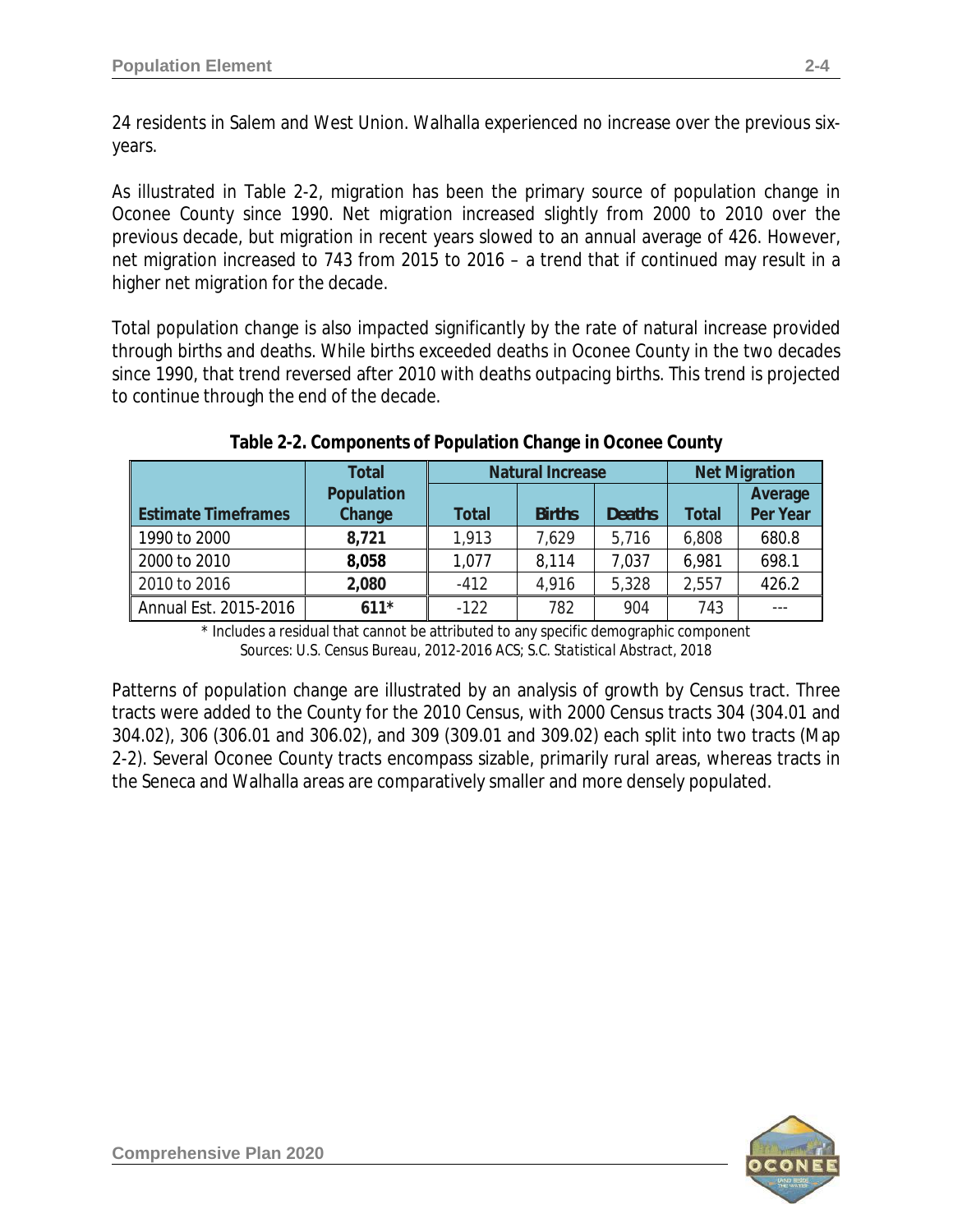| 2000<br>Census<br><b>Tracts</b> | 2000<br><b>Census</b><br>Population | 2010<br><b>Census</b><br><b>Tracts</b> | 2010<br><b>Census</b><br>Population | 2016 ACS<br>Population | % Change<br>2000-<br>2010 | % Change<br>2010-<br>2016 |
|---------------------------------|-------------------------------------|----------------------------------------|-------------------------------------|------------------------|---------------------------|---------------------------|
| 301                             | 4,046                               | 301                                    | 4,352                               | 4,473                  | 7.6%                      | 2.8%                      |
| 302                             | 5,498                               | 302                                    | 5,764                               | 5,529                  | 4.8%                      | $-4.1%$                   |
| 303                             | 5,005                               | 303                                    | 6,145                               | 6,825                  | 22.8%                     | 11.1%                     |
| 304                             | 7,892                               | 304.01                                 | 6,989                               | 6,985                  | 11.1%                     | $-0.1%$                   |
|                                 |                                     | 304.02                                 | 1,779                               | 1,873                  |                           | 5.3%                      |
| 305                             | 4,101                               | 305                                    | 4,375                               | 4,412                  | 6.7%                      | 0.8%                      |
| 306                             | 7,088                               | 306.01                                 | 4,443                               | 4,899                  | 25.4%                     | 10.3%                     |
|                                 |                                     | 306.02                                 | 4,447                               | 4,640                  |                           | 4.3%                      |
| 307.01                          | 3,798                               | 307.01                                 | 3,733                               | 3,900                  | $-1.7%$                   | 4.5%                      |
| 307.02                          | 4,656                               | 307.02                                 | 6,086                               | 6,520                  | 30.7%                     | 7.1%                      |
| 308                             | 6,395                               | 308                                    | 7,214                               | 6,744                  | 12.8%                     | $-6.5%$                   |
| 309                             | 8,602                               | 309.01                                 | 2,454                               | 2,540                  | 16.0%                     | 3.5%                      |
|                                 |                                     | 309.02                                 | 7,526                               | 7,372                  |                           | $-2.0%$                   |
| 310                             | 5,354                               | 310                                    | 5,267                               | 4,821                  | $-1.6%$                   | $-8.5%$                   |
| 311                             | 3,780                               | 311                                    | 3,699                               | 3,842                  | $-2.1%$                   | 3.9%                      |
| Total                           | 66,215                              |                                        | 74,273                              | 75,375                 | 12.2%                     | 1.5%                      |

**Table 2-3. Population Change by Census Tract, 2000, 2010 and 2016**

*Sources: U.S. Census Bureau, 2000 and 2010; 2012-2016 ACS*

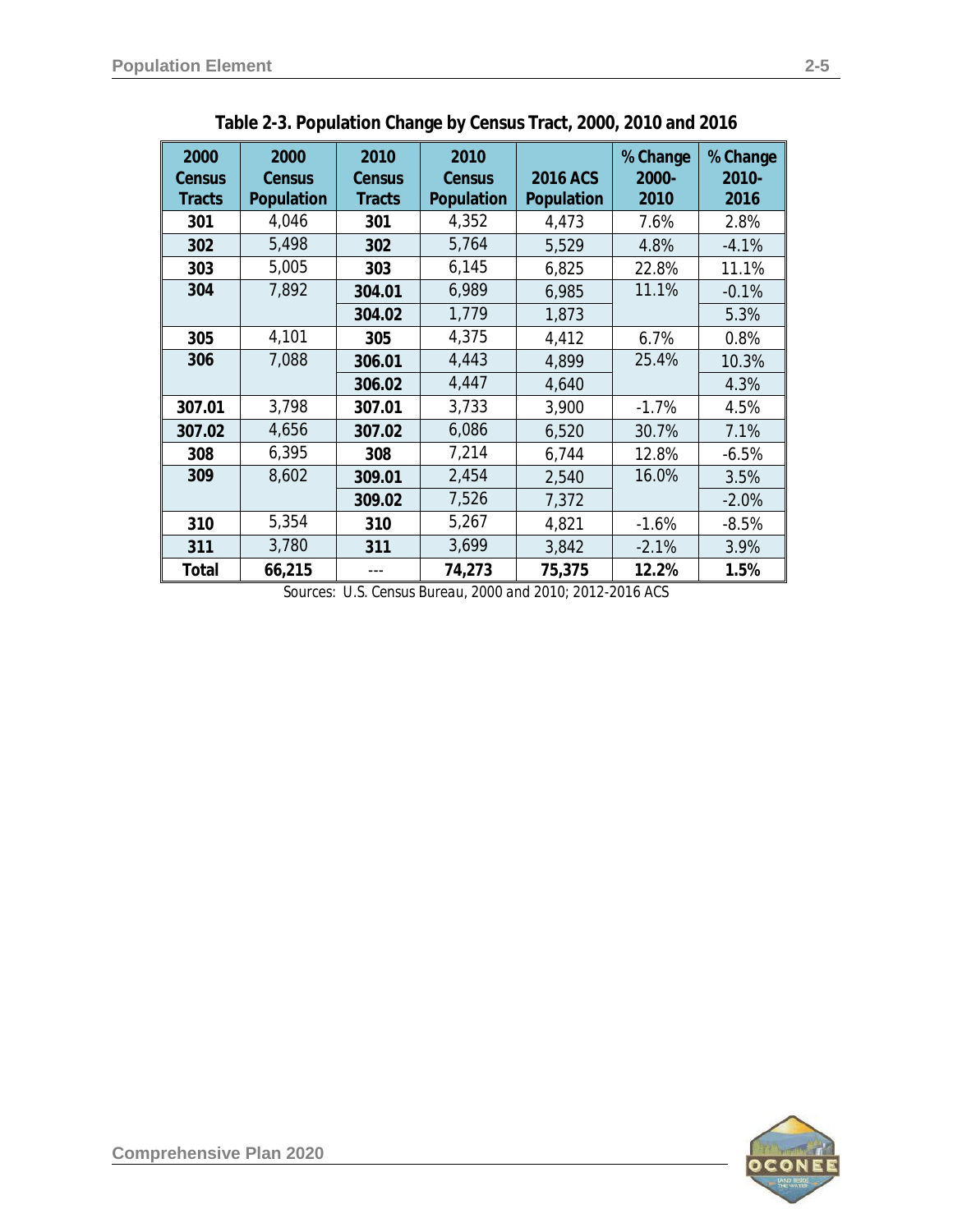

**Map 2-2. Population Change by Census Tract 2000 to 2010\***

\*Based on 2000 Census Tract Boundaries *Source: U.S. Census Bureau, 2000 and 2010*

# **C. DEMOGRAPHIC OUTLOOK**

Oconee County posted an 18.3% growth rate between 1990 and 2000. The County's rate of population growth slowed to 15.2% from 2000 to 2010. The rate of increase continued to slow from 2010 to 2016 with a six-year growth rate of only 1.5% (1,102 residents).

The potential for future population growth may be fueled by continued single-family residential development in areas along the U.S. Highway 76/123 corridor between Seneca and Pickens County, in the areas surrounding the County's larger municipalities, in the areas near Interstate 85 that offer an easy commute to the Greenville and Atlanta Metro areas, and in remaining

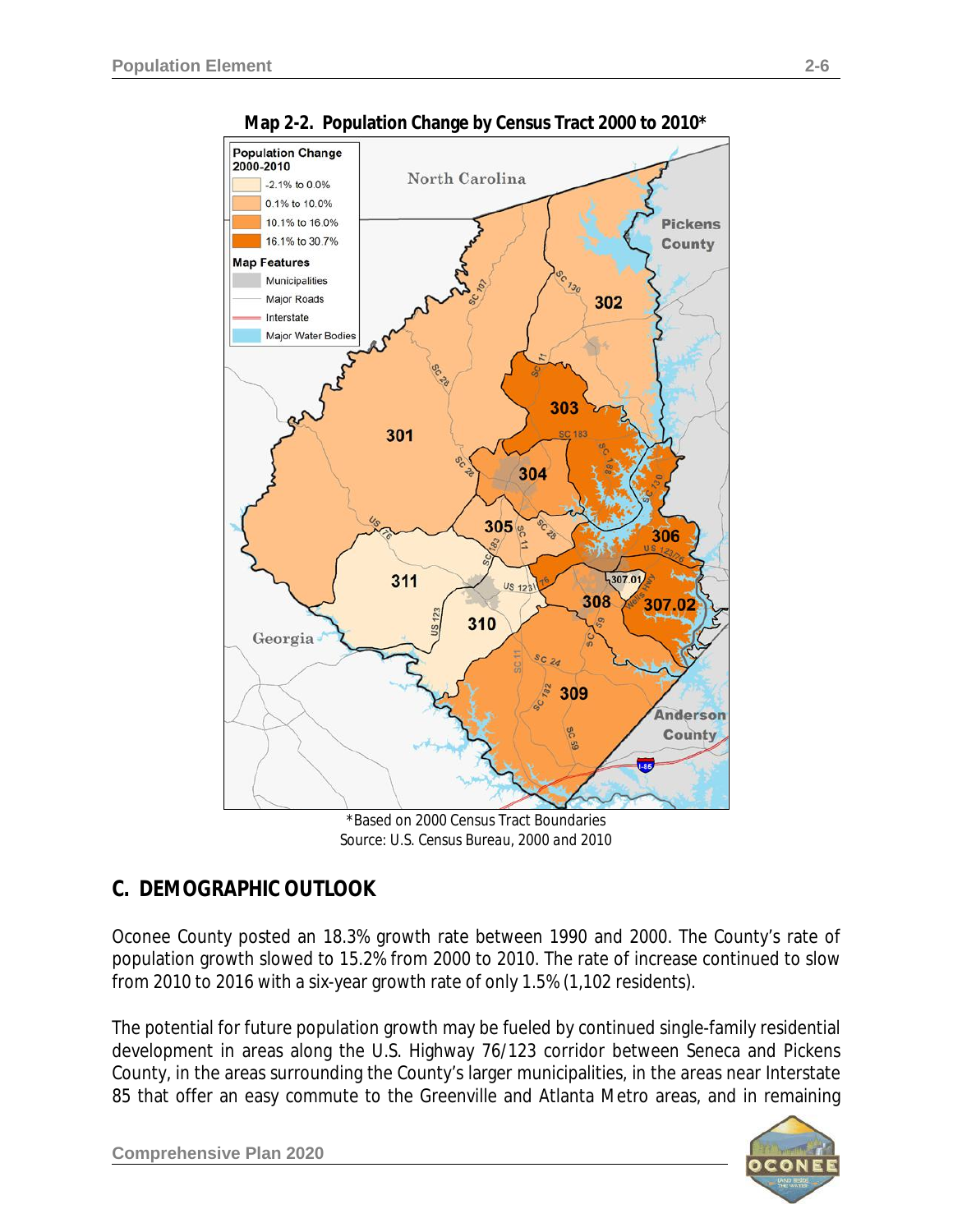undeveloped infill areas bordering Lake Keowee. Potential multi-family development may also occur in the areas between Seneca and Pickens County. However, many other factors can influence future population changes including interest rates, local tax rates, the economy, the housing market, fuel prices, and an aging population.

South Carolina is projected to gain 400,000 new residents between 2010 and 2020 *(UNC Carolina Population Center, 2015)*. The percentage of the aging population with the financial resources to relocate will increase as more of the "baby boomer" generation enters retirement. *Kiplinger* ranked South Carolina twelfth highest among the "Best States to Retire" in 2018, noting the State's mild weather, below-average living costs, tax exemptions on social security and other retirement income, and low property taxes as influential factors. Given the frequency and severity of natural disasters such as hurricanes affecting popular retirement destinations along the Gulf and Atlantic coasts – coupled with rising property taxes, housing costs, and sharp increases in coastal insurance premiums – many retirees are seeking less expensive, less vulnerable communities further inland that offer many of the same amenities.

The ten-county Upstate Region is widely considered an attractive retiree destination within the State. Oconee County offers convenient regional access through the interstate and intrastate road systems; close proximity to Clemson university; abundant natural resources and a myriad of outdoor recreation opportunities including whitewater rafting, fishing, paddling, horseback riding, camping, and hiking. For many of the same reasons, families and individuals looking for a more rural residential setting, opportunities for an active lifestyle, or alternatives to more densely developed areas find Oconee County to be an attractive option. *SmartAsset*, a financial technology company that provides personal finance advice and decision tools, ranked the City of Seneca among the top 10 places to retire in South Carolina and the 15<sup>th</sup> best place to retire in the Nation in 2015. The list is based on tax friendliness, medical care, and social life.

The Environics Analytics Company, a leading global data and analytics company, provides annual estimates and five-year projections of population and other demographic data. The Company's *Claritas Pop-Facts* data uses proprietary methodologies, combined with Census and American Community Survey data, to estimate current population and provide five-year projections for a range of geographies including counties and municipalities. The current edition provides 2018 estimates and 2023 projections for current-year geographies including counties and municipalities. County population projections through 2030 can be made using annual growth trends based on these five-year growth projections.

Claritas Pop-Facts estimates indicate that the population of Oconee County will reach 80,260 by 2023, with a projected increase of 10% to 84,739 residents by 2030 (Table 2-4). Growth is also projected in four of the County's five municipalities over the 12-year period. The cities of Seneca and Walhalla are projected to grow by 8.2% (691 persons) and 6.5% (286 persons), respectively. Although the Town of West Union is projected to grow by only 26 persons, the rate of growth is similar to Seneca at 8%. Modest growth of less than one percent is anticipated

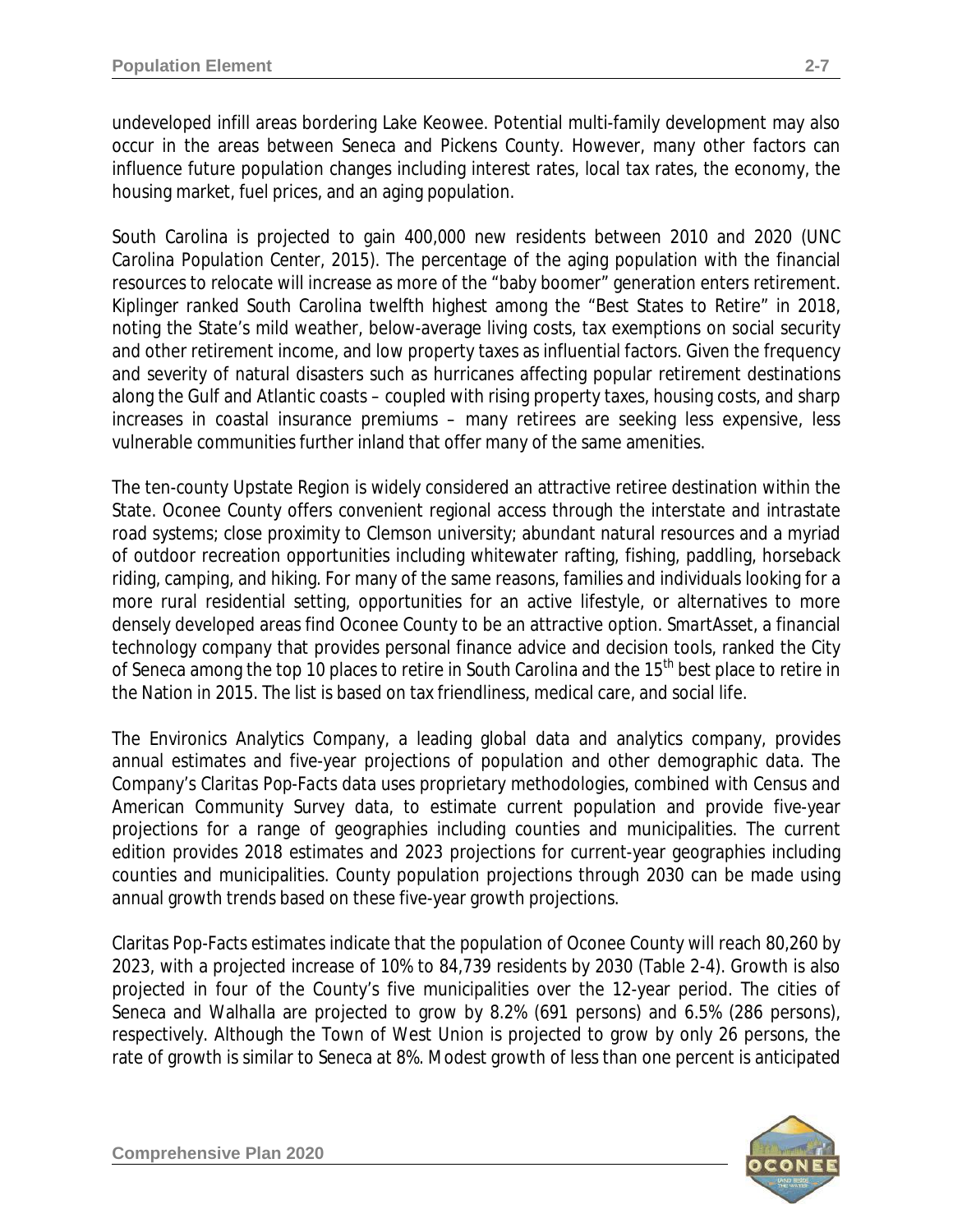for the City of Westminster and no change is expected for the population of the Town of Salem in the coming decade

|                      | 2010 <sup>1</sup> | $2018^2$ EA     | $2023^2$ EA | 2030       | Projected<br>Change<br>2018 - 2030 |       |
|----------------------|-------------------|-----------------|-------------|------------|------------------------------------|-------|
| <b>Jurisdiction</b>  | Census            | <b>Estimate</b> | Projection  | Projection | #                                  | %     |
| <b>Oconee County</b> | 74,273            | 77,061          | 80,260      | 84,739     | 7,678                              | 10.0% |
| Salem                | 135               | 121             | 121         | 121        | $\Omega$                           | 0.0%  |
| Seneca               | 8,102             | 8,418           | 8,706       | 9,109      | 691                                | 8.2%  |
| Walhalla             | 4,263             | 4,423           | 4,542       | 4,709      | 286                                | 6.5%  |
| Westminster          | 2,418             | 2,472           | 2,478       | 2,486      | 14                                 | 0.6%  |
| <b>West Union</b>    | 291               | 329             | 340         | 355        | 26                                 | 8.0%  |

**Table 2-4. Population Estimates and Projections**

*Sources: <sup>1</sup> U.S. Census Bureau, 2010 Census; <sup>2</sup> Environics Analytics (EA) Claritas Pop-Facts, 2018*

The future growth rate is also dependent on many factors including household and family size, availability of new housing, in and out-migration, economic activity, and the availability of a range of appropriate housing options. For municipalities, future annexations may also play a role in population growth.

## **D. URBAN AND RURAL POPULATION**

Urban areas are defined by the Census as "densely settled territory".

Rural areas are defined as all territory located outside of urban areas. In 2010, the County ranked 20<sup>th</sup> statewide in the percentage of rural population, with 64.9% of its residents living in rural areas *(2010 Census)*. However, the County is becoming urbanized at a faster pace than urbanization statewide.

| 1990           |           |        | 2000      |        | 2010      |        | % change  | % change  |
|----------------|-----------|--------|-----------|--------|-----------|--------|-----------|-----------|
|                |           | $\%$   |           | %      | %<br>#    |        | 1990-2000 | 2000-2010 |
| Oconee County  | 57,494    | 100.0% | 66,215    | 100.0% | 74,273    | 100.0% | 15.2%     | 12.2%     |
| Urban          | 14,601    | 25.4%  | 19,215    | 29.0%  | 26,054    | 35.1%  | 31.6%     | 35.6%     |
| Rural          | 42,893    | 74.6%  | 47,000    | 71.0%  | 48,219    | 64.9%  | 9.6%      | 2.6%      |
| South Carolina | 3,486,703 | 100.0% | 4,012,012 | 100.0% | 4,625,364 | 100.0% | 15.1%     | 15.3%     |
| Urban          | 1,905,378 | 54.6%  | 2,427,124 | 60.5%  | 3,067,809 | 66.3%  | 27.4%     | 26.4%     |
| Rural          | 1,581,325 | 45.4%  | ,584,888  | 39.5%  | 1,557,555 | 33.7%  | 0.2%      | $-1.7%$   |

**Table 2-5. Urban and Rural Population in the County and State, 1990, 2000, and 2010**

*Sources: U.S. Census Bureau, 2000 and 2010; 2000-2001 S.C. Statistical Abstract*

Oconee County's urbanized areas include the cities of Seneca and Walhalla and the surrounding unincorporated areas, including areas along the south shore of Lake Keowee and its southern border with Pickens County. The County's five predominantly urban tracts include the greater



**Comprehensive Plan 2020 years and the Comprehensive Plan 2020**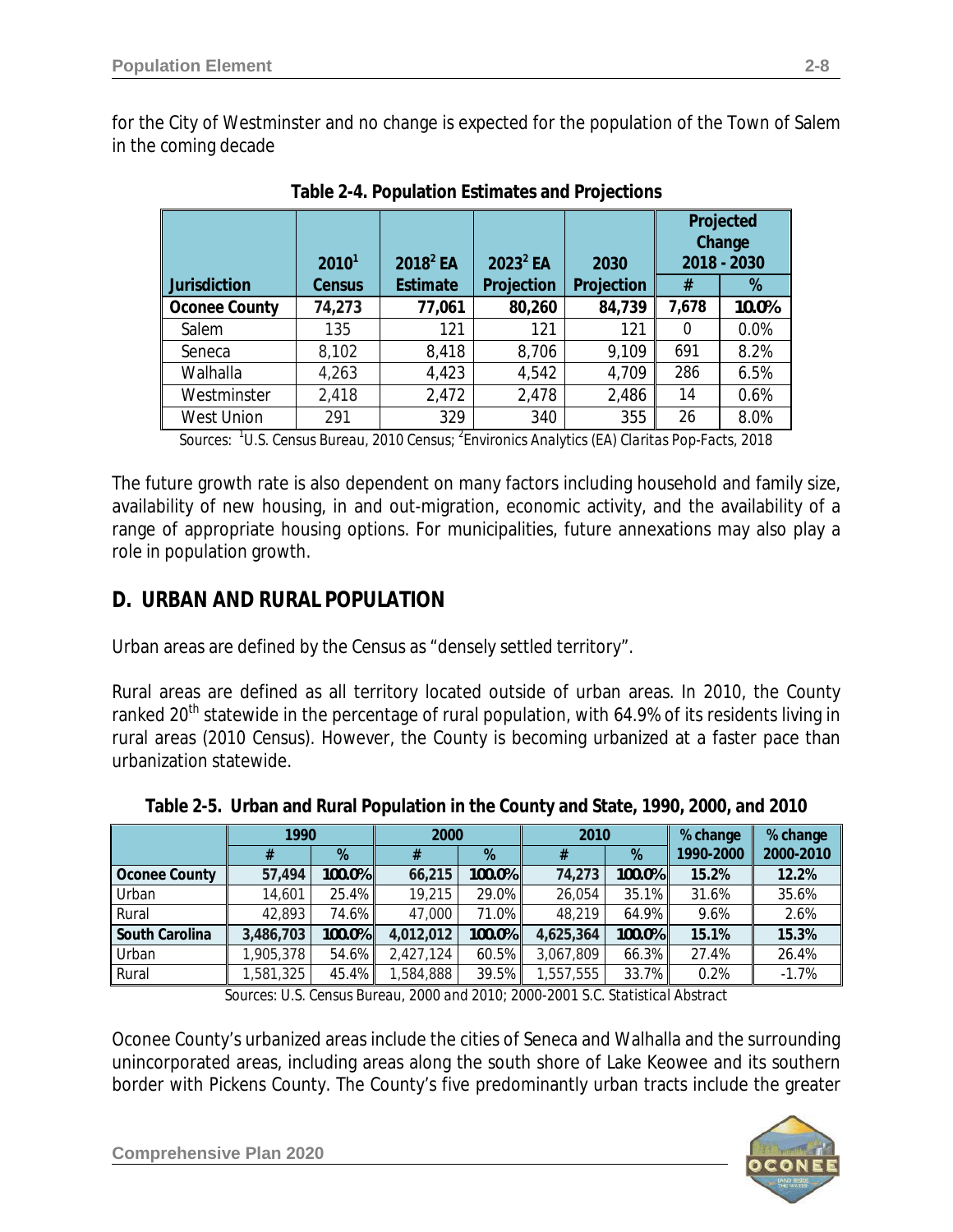Seneca and Walhalla areas, ranging from 100% urban in tract 307.01 that includes a southeastern portion of Seneca to 64.1% in tract 304.01 that includes most of Walhalla. The County's six rural Census tracts are in the northern, western, and southernmost portions of the County. Map 2-3 details urban and rural population data by Census tract.



**Map 2-3. Urban Population by Census Tract, 2010**

*Source: U.S. Census Bureau, 2010 Census*

## **E. DEMOGRAPHIC COMPOSITION**

Insight on population composition is essential to the local planning process. Data relating to age, race, gender, educational attainment, income, and household characteristics is requisite for determining the need for, and location of, new services or facilities such as parks, schools, emergency service centers, transit routes, health care facilities, and senior centers.



**Comprehensive Plan 2020**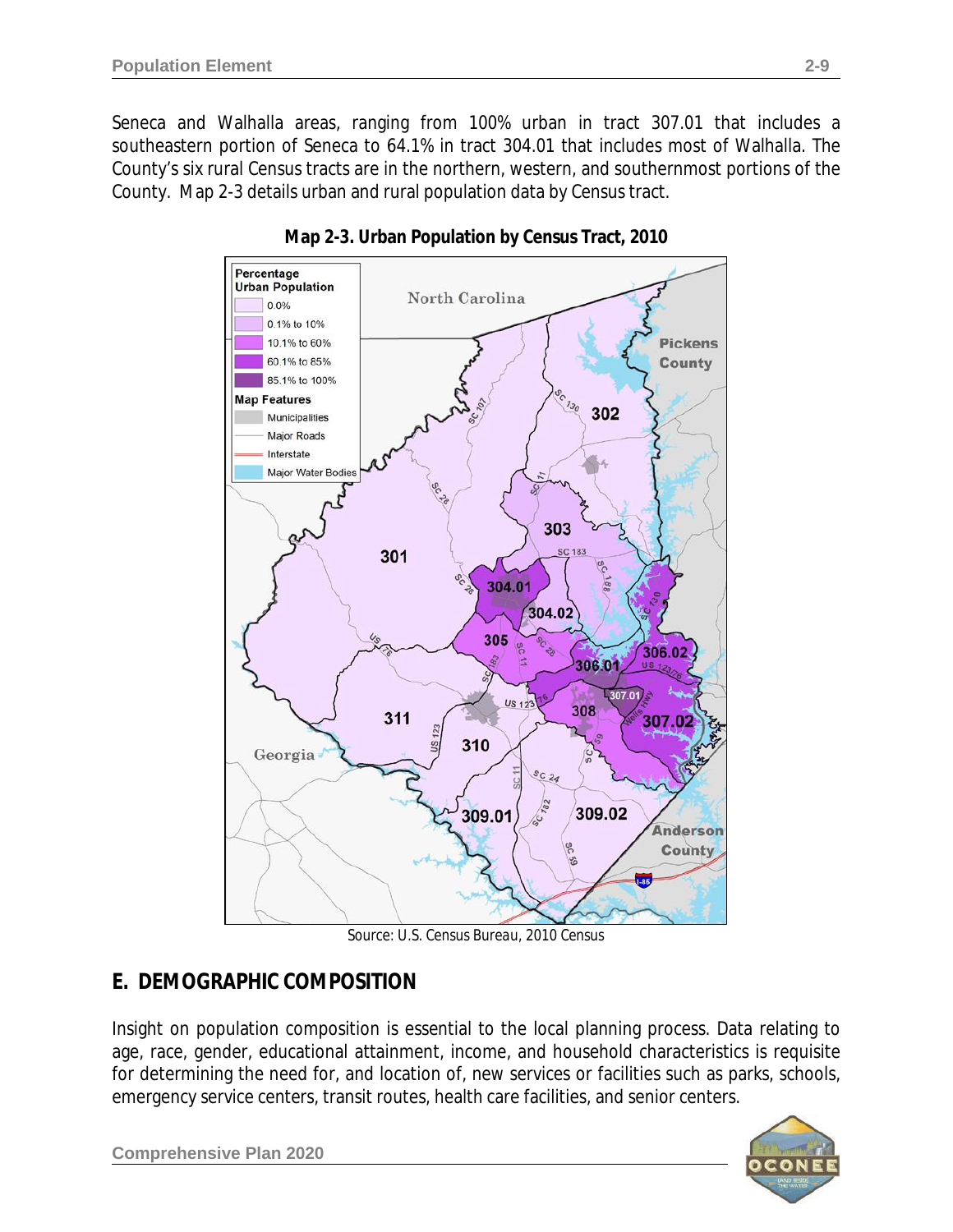#### **1. Age and Gender**

The State and County populations are continuing to age as baby boomers near and enter their retirement years. The large number of post-World War II births, combined with an overall increased life expectancy, has contributed to an aging population nationwide. The median age of Oconee County residents compared to surrounding counties is shown in Table 2-6. Oconee also posted the highest median age of any Appalachian COG Region county in the 2000 and 2010 Census.

| Table 2-6. Median Age in Years by Decade for the Appalachian COG Region and State |                     |  |  |
|-----------------------------------------------------------------------------------|---------------------|--|--|
|                                                                                   | 2000, 2010 and 2016 |  |  |
|                                                                                   |                     |  |  |

| Jurisdiction             | 2000 | 2010 | 2016 |
|--------------------------|------|------|------|
| <b>Anderson County</b>   | 37.3 | 39.7 | 40.5 |
| Cherokee County          | 35.3 | 38.3 | 39.1 |
| <b>Greenville County</b> | 35.5 | 37.2 | 37.9 |
| Oconee County            | 39.5 | 43.4 | 44.9 |
| Pickens County           | 32.7 | 34.9 | 35.8 |
| Spartanburg County       | 36.1 | 38.0 | 38.2 |
| South Carolina           | 35.4 | 37.9 | 38.8 |

*Sources: U.S. Census Bureau, 1990, 2000, and 2010 Census; 2012-2016 ACS*

A comparison of age groups between Oconee County and the state in general is shown in Table 2-7.

|                  | <b>Oconee County</b> |                | <b>South Carolina</b> |                |  |
|------------------|----------------------|----------------|-----------------------|----------------|--|
| <b>Age Group</b> | <b>Number</b>        | <b>Percent</b> | <b>Number</b>         | <b>Percent</b> |  |
| Total            | 75,375               | 100.0%         | 4,834,605             | 100.0%         |  |
| Under 5 years    | 4,016                | 5.3%           | 291,499               | 6.0%           |  |
| 5-17 years       | 11,340               | 15.0%          | 794,280               | 16.4%          |  |
| 18-24 years      | 6,054                | 8.0%           | 479,402               | 9.9%           |  |
| 25 - 44 years    | 16,378               | 21.7%          | 1,223,300             | 25.3%          |  |
| 45 - 64 years    | 21,346               | 28.3%          | 1,284,444             | 26.6%          |  |
| 65 - 84 years    | 14,803               | 19.6%          | 680,832               | 14.1%          |  |
| 85+ years        | 1,438                | 1.9%           | 80,848                | 1.7%           |  |
| Under 18 years   | 15,356               | 20.4%          | 1,085,779             | 22.5%          |  |
| $18 + years$     | 60,019               | 79.6%          | 3,748,826             | 77.5%          |  |
| $65+years$       | 16,241               | 21.5%          | 761,680               | 15.8%          |  |

| Table 2-7. Population by Age Group for the County and State, 2016 |  |  |
|-------------------------------------------------------------------|--|--|
|                                                                   |  |  |
|                                                                   |  |  |

*Source: U.S. Census Bureau, 2012-2016 ACS*

The age distribution of Seneca and Westminster residents are similar to that of the County. In contrast, the age of Walhalla and West Union residents is younger, while that of Salem residents is older. Nearly 29% of Walhalla residents and 27% of West Union residents are



**Comprehensive Plan 2020**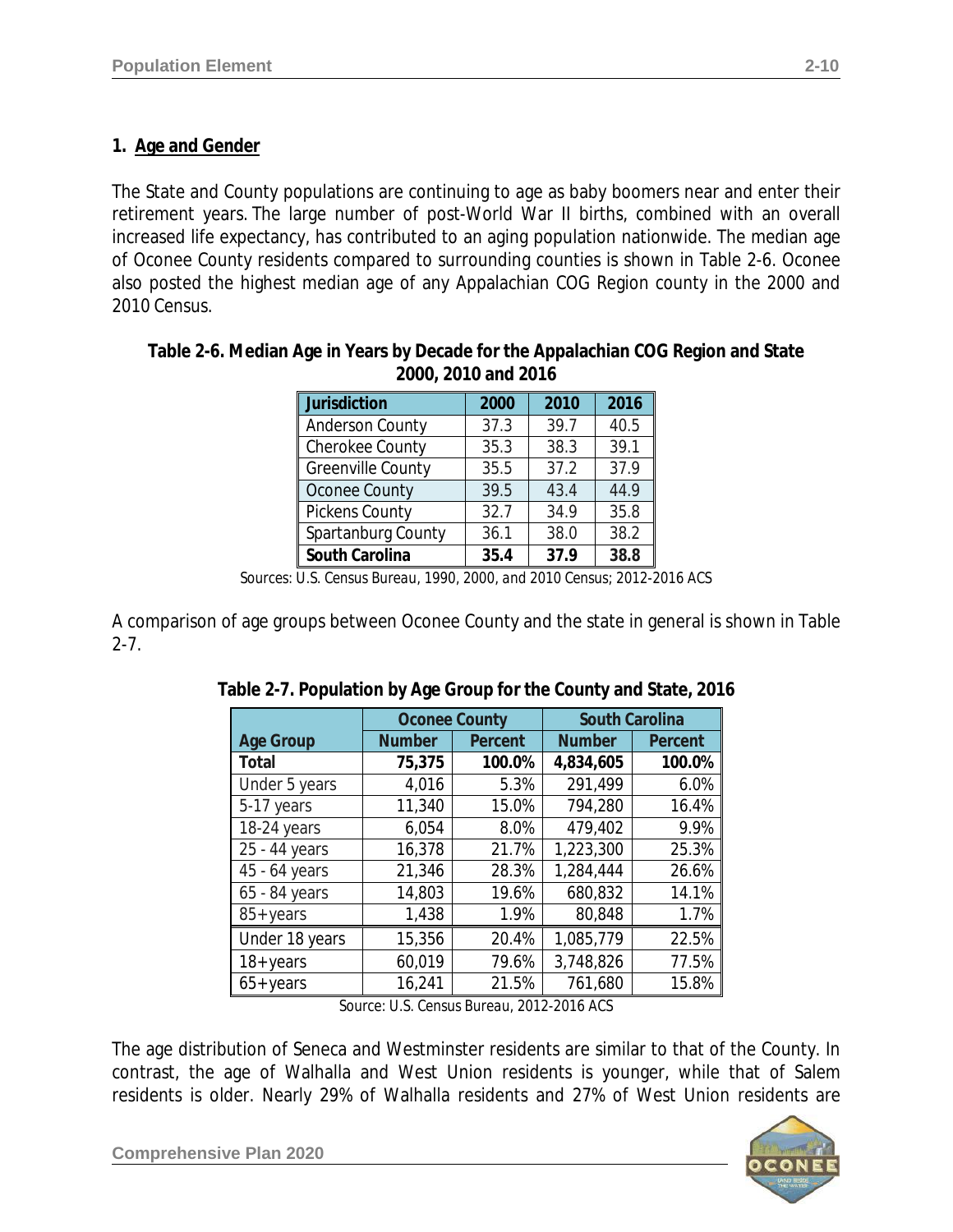children under the age of 18 years. Well over a quarter (28.2%) of Salem residents are aged 65 or older. Figure 2-2 compares the age distribution of County and municipal residents.





*Source: U.S. Census Bureau, 2012-2016 ACS*

Map 2-4 illustrates age distribution by Census tract for Oconee County. The tract with the youngest population is 307.02 with a median age of only 30 years. This tract is bordered by Lake Hartwell and is near the City of Clemson and Clemson University. Tracts 304.01 (includes Walhalla) and 306.02 (bordered by Lake Keowee and Pickens County near Clemson) also have comparatively lower median ages at 37.1 and 37.7 years, respectively. Two of the County's more rural areas also have the oldest populations. Tract 302 in the northeastern area of the County that includes Lake Jocassee has the highest median age at 61.5 years, followed by a median of 53.5 years in tract 309.01 in southern Oconee County at the Georgia border. Tract 306.01 that includes a portion of the northern area of Seneca and bordered by Lake Keowee, and tract 303 east of Walhalla that includes a portion of Lake Keowee also have older populations with median ages of 50.6 and 50 years, respectively.

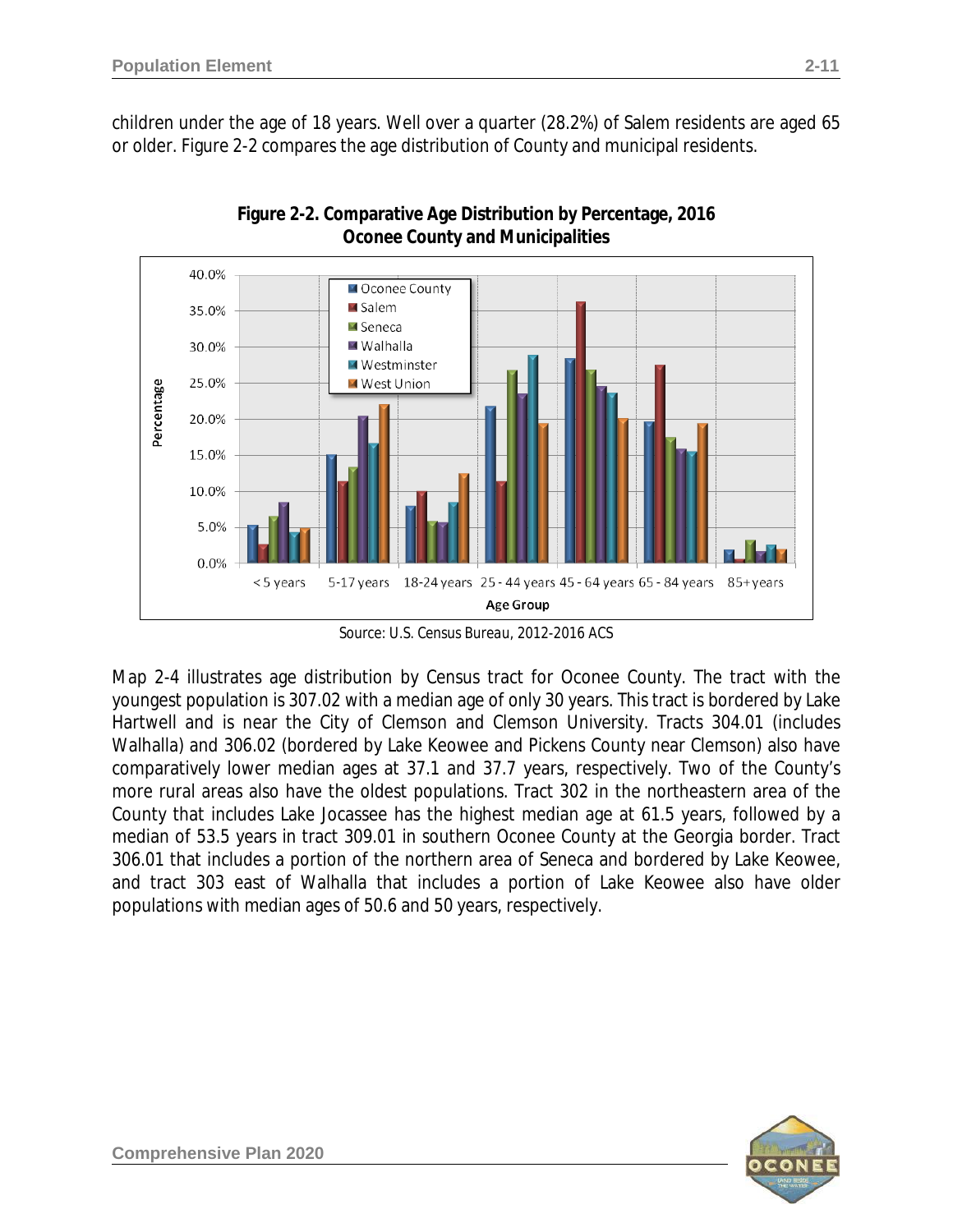

**Map 2-4. Median Age by Census Tract, 2016**

*Source: U.S. Census Bureau, 2012-2016 ACS*

The percentage of female residents in Oconee County mirrors the Nation at 50.8%, but is slightly lower than in the State at 51.4%. The gender balance decreases dramatically within the 85 and over age group in which nearly two-thirds (63%) are female. Younger mortality rates and war casualties among older men are the leading causes of the disparity between males (46.8%) and females (53.2%) among residents in the age 65 and older category. While males slightly outnumber females in children aged 5 to 17 and young adults aged 18 to 44, females outnumber males by a small percentage in all other groups. Women comprise nearly two-thirds (63%) of residents aged 85 and older.

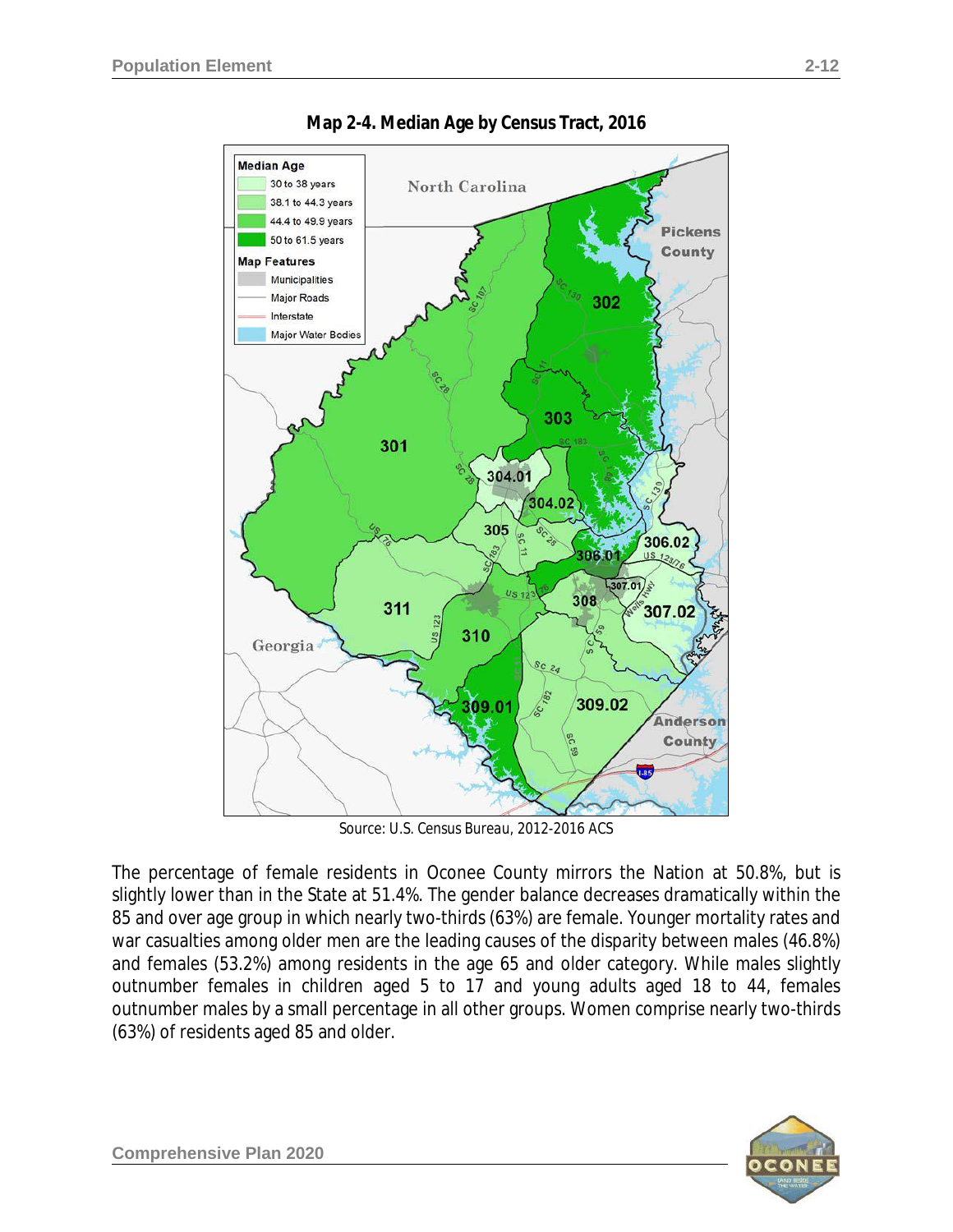The age and gender composition of residents can be a significant factor in local planning. An aging population requires a host of special services such as health care, specialized housing and transportation. Estimates of median age by gender reveal that both males and females in Oconee County are notably older than their counterparts throughout the State and Nation (Table 2-8).

| Gender             | <b>Oconee County</b> | <b>South Carolina</b> | <b>United States</b> |
|--------------------|----------------------|-----------------------|----------------------|
| <b>All Persons</b> | 44.9 years           | 38.8 years            | 37.7 years           |
| Male               | 43.3 years           | 37.3 years            | 36.3 years           |
| Female             | 46.1 years           | 40.3 years            | 39.0 years           |

**Table 2-8. Median Age by Gender, 2016**

*Source: U.S. Census Bureau, 2012-2016 ACS*

#### **2. Racial and Ethnic Composition**

The racial composition of Oconee County is predominantly White at more than 88%, well above the State at 67.3% and Nation at 73.3% (Table 2-9). The County has a lower percentage of African-American residents at 7.4%, as compared to the percentage statewide at 27.4% and nationwide at 12.6%. The percentage of County residents of other races, including persons of two or more races, is similar to that of the State at 4.4%. The same is true for the percentage of the County population whose ethnicity is Hispanic at 4.9%, which is slightly lower than the statewide percentage of 5.3%. An individual is considered to be of Latino or Hispanic origin if the person is of Cuban, Mexican, Puerto Rican, South or Central American or other Spanish culture of origin, regardless of race. Therefore, residents of Hispanic origin are counted within the racial categories of Caucasian, African-American and Other Races as provided in Table 2-9 and are also shown separately as an ethnic subcategory.

|                      |           | <b>White</b>                             |              | African-American |         | Other Races' |       | Hispanic <sup>2</sup> |         |
|----------------------|-----------|------------------------------------------|--------------|------------------|---------|--------------|-------|-----------------------|---------|
| <b>Jurisdiction</b>  | Total     |                                          | %            |                  | %       |              | %     |                       | %       |
| Oconee County        | 75,375    |                                          | 66,486 88.2% | 5,549            | $7.4\%$ | 3,340        | 4.4%  | 3,700                 | 4.9%    |
| Salem                | 149       |                                          | 145 97.3%    |                  | $0.0\%$ |              | 2.7%  |                       | $0.0\%$ |
| Seneca               | 8,228     | 5.384                                    | 65.4%        | 2,198            | 26.7%   | 646          | 7.9%  | 506                   | 6.1%    |
| Walhalla             | 4,263     |                                          | 3,483 81.7%  | 373              | $8.7\%$ | 407          | 9.5%  | 1,138                 | 26.7%   |
| Westminster          | 2,482     |                                          | 2,219 89.4%  | 219              | 8.8%    | 44           | 1.8%  | 17                    | 0.7%    |
| West Union           | 305       |                                          | 218 71.5%    |                  | 2.3%    | 80           | 26.2% | 86                    | 28.2%   |
| South Carolina       | 4,834,605 | 3,252,252                                | 67.3%        | 1,322,368 27.4%  |         | 259,985      | 5.4%  | 258,361               | 5.3%    |
| <b>United States</b> |           | 318,558,162 233,657,078 73.3% 40,241,818 |              |                  | 12.6%   | 44,659,266   | 14.0% | 55,199,107            | 17.3%   |

**Table 2-9. Racial Composition, Oconee County and Municipalities, 2016**

<sup>1</sup>Other races also includes persons of two or more races

 $^{2}$ Hispanic is an ethnic category in the Census, therefore persons of Hispanic Origin may be of any race *Source: U.S. Census Bureau, 2012-2016 ACS*

Oconee County has experienced racial and ethnic composition changes in recent years. The County's White population increased by 10.4% in the 2000s. During the same decade, the



**Comprehensive Plan 2020 years and the Comprehensive Plan 2020**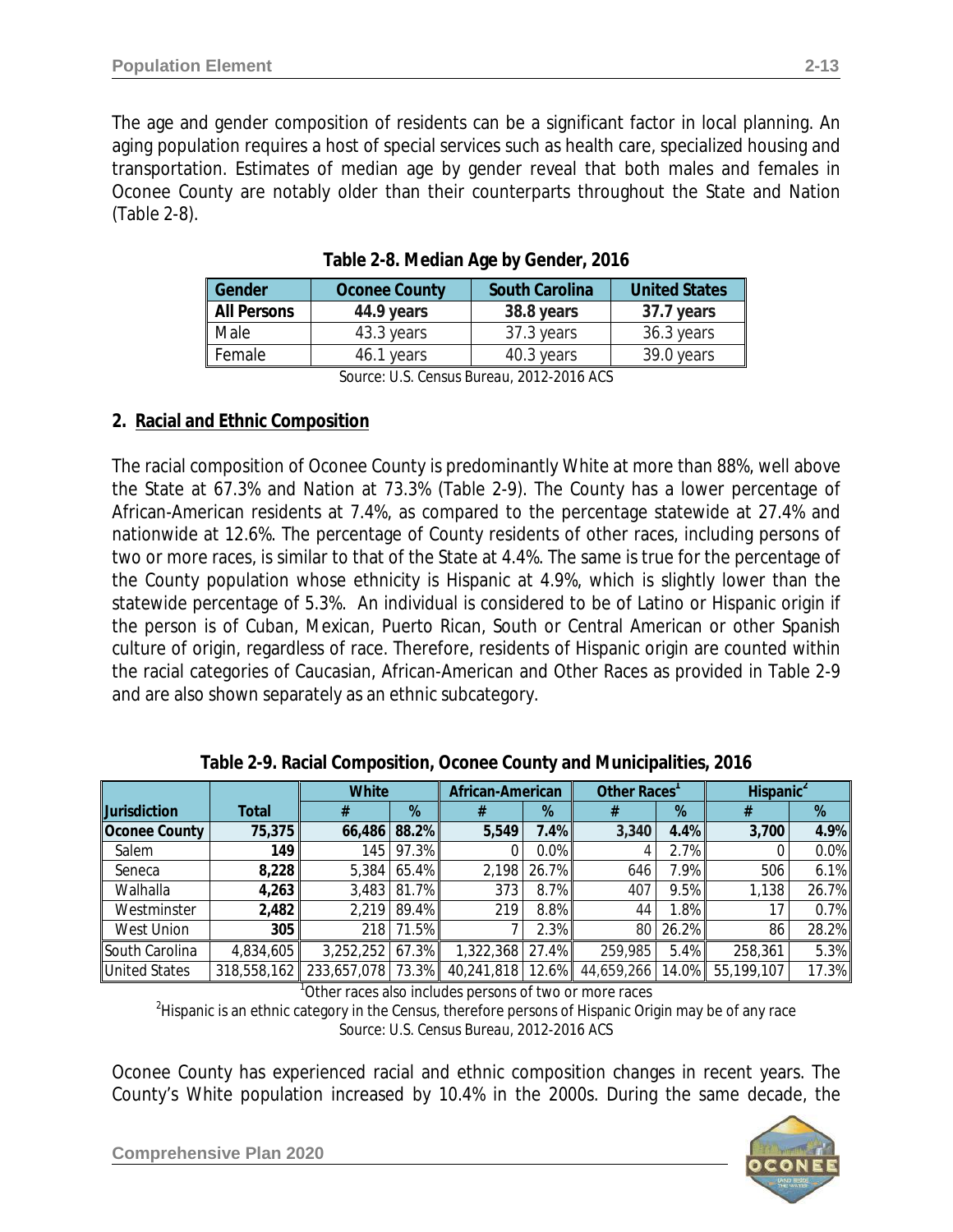number of African-American residents increased by only 1.1% (63 persons). There were substantial increases among persons of "other races" and persons of "two or more races" at 110.8% (1,213 persons) and 115.6% (630 persons), respectively. Table 2-10 provides racial composition data for Oconee County for 2000, 2010 and 2016.

The County ranks 18th highest statewide in the percentage of Hispanic population and 17th in the number of Hispanic residents *(2012-2016 ACS)*. By comparison, South Carolina's Hispanic population statewide grew by nearly 148% from 2000 to 2010, while increase nationwide was much less at only 43%. Research by the Sisters of Charity Foundation indicates that there are a number of factors that draw Hispanic immigrants to South Carolina including opportunities for employment, low cost of living, a relatively safe place to live, desire to reunite with family members already in the area, access to quality education and healthcare for their children. *(Latino Immigrant Families in South Carolina, 2013).*

The County's Hispanic community continues to grow, adding 351 persons since 2010, for a growth rate of 10.5% during the 6-year period. This is slightly higher than Hispanic population growth statewide at 9.6% and nationwide at 9.4%. In addition to being predominantly Mexican (71.4%), ACS data reveals that the County's Hispanic population is evenly divided between females and males, with a median age of 25.3 years. More than one-fourth of the County's Hispanic residents (637 persons) speak little-to-no English and nearly one-half (870 persons) lack a high school education. Over 40% of Hispanics in Oconee County (1,485 persons) live in poverty.

|                       | 2000 Census |       | 2010 Census |         | 2016 ACS |       | Change 2000-<br>2010 |        |
|-----------------------|-------------|-------|-------------|---------|----------|-------|----------------------|--------|
| <b>Race/Ethnicity</b> | #           | %     |             | %       | #        | %     | #                    | %      |
| Total                 | 66,215      | 99.2% | 74,273      | 98.4%   | 75,375   | 97.9% | 8,058                | 12.2%  |
| White                 | 59,025      | 89.1% | 65,177      | 87.8%   | 66,486   | 88.2% | 6,152                | 10.4%  |
| African-American      | 5,550       | 8.4%  | 5,613       | 7.6%    | 5,549    | 7.4%  | 63                   | 1.1%   |
| <b>Other Races</b>    | .095        | 1.7%  | 2,308       | 3.1%    | 1,781    | 2.4%  | 1,213                | 110.8% |
| Two or more Races     | 545         | 0.8%  | 1,175       | $1.6\%$ | 1,559    | 2.1%  | 630                  | 115.6% |
| Hispanic*             | ,562        | 2.4%  | 3,349       | 4.5%    | 3,700    | 4.9%  | 1,787                | 114.4% |

| Table 2-10. Oconee County Racial Composition, 2000, 2010 and 2016 |  |  |  |  |
|-------------------------------------------------------------------|--|--|--|--|

\*Hispanic is an ethnic category in the Census, therefore persons of Hispanic Origin may be of any race *Sources: U.S. Census Bureau, 2000 and 2010 Census; 2012-2016 ACS*

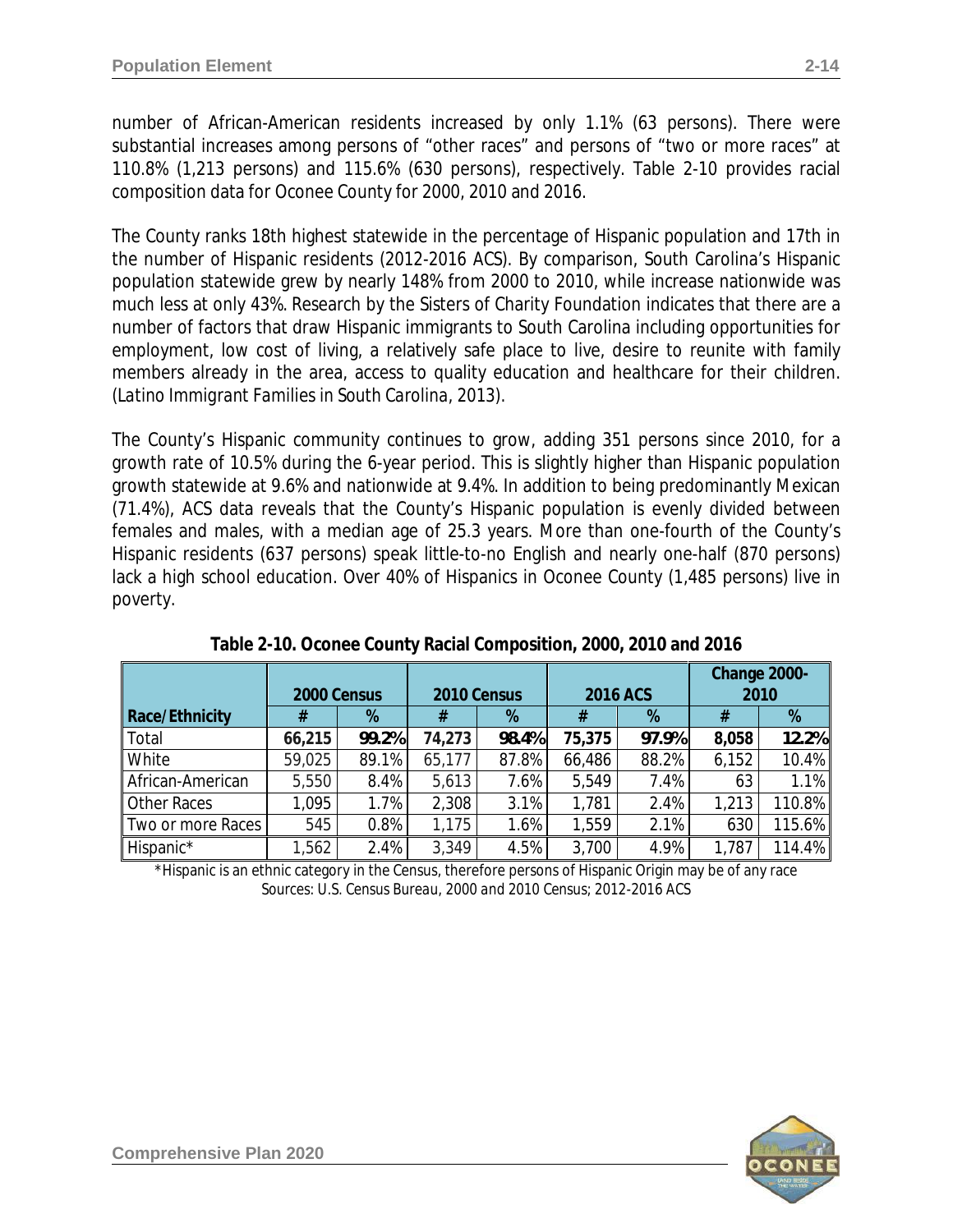

**Map 2-5. Minority Population by Census Tract, 2016**

*Source: U.S. Census Bureau, 2012-2016 ACS*

More than 61% of Oconee residents are life-long South Carolinians, similar to the 60.5% of residents statewide born in the Palmetto State (Table 2-11). The place of residents' birth comparing Oconee County to the State is shown in table 2-11.

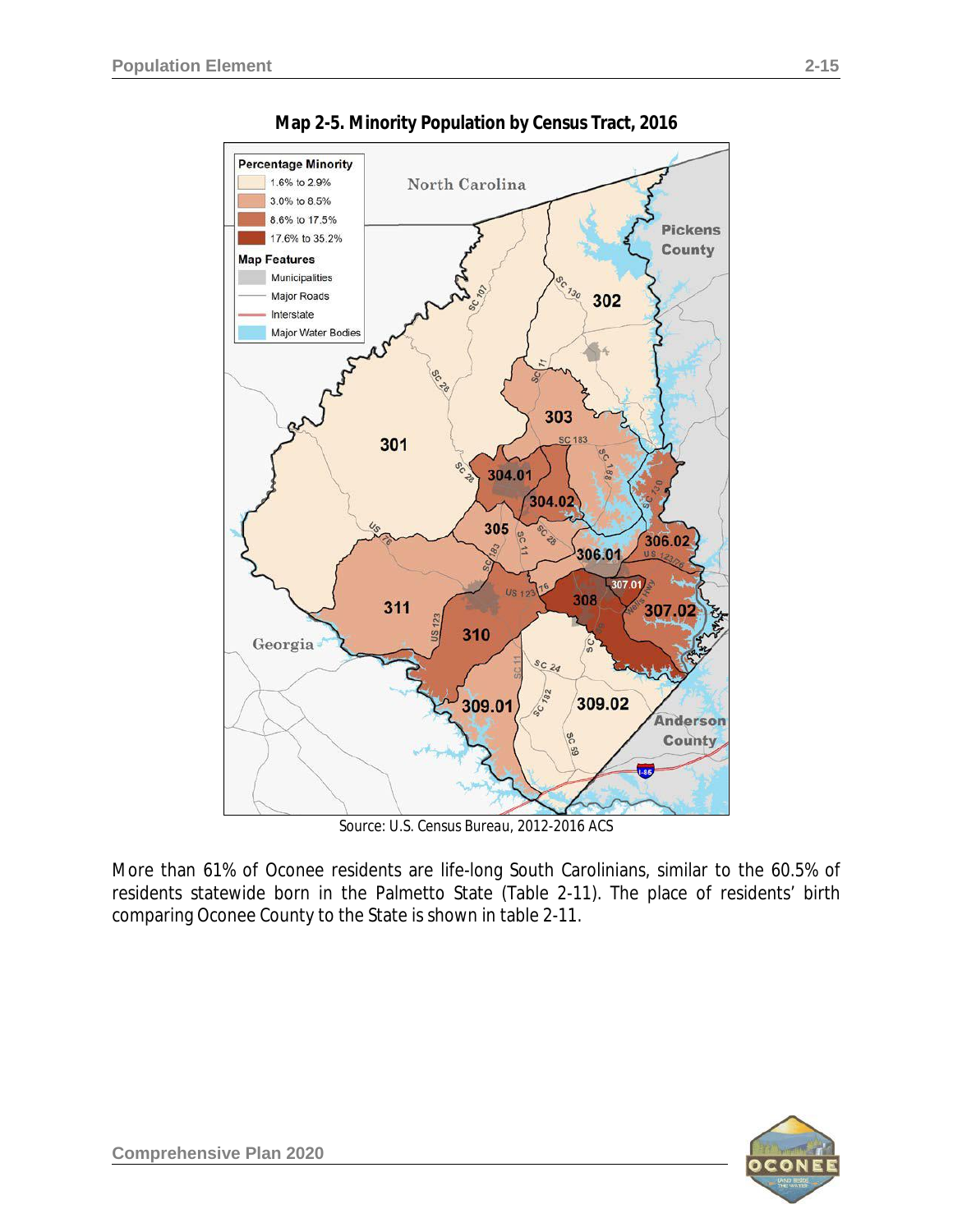|                             | <b>Oconee County</b> |        |        | <b>South Carolina</b> |           |        |           |        |
|-----------------------------|----------------------|--------|--------|-----------------------|-----------|--------|-----------|--------|
|                             | 2000                 |        | 2016   |                       | 2000      |        | 2016      |        |
| <b>Place of Birth</b>       | #                    | %      | %<br># |                       | #         | %      |           | %      |
| Total                       | 66,215               | 100.0% | 75,375 | 100.0%                | 4,012,012 | 100.0% | 4,834,605 | 100.0% |
| <b>United States Native</b> | 64,619               | 97.6%  | 72,552 | 96.3%                 | 3,896,034 | 97.1%  | 4,603,889 | 95.2%  |
| South Carolina              | 43,456               | 67.2%  | 44,484 | 61.3%                 | 2,568,954 | 65.9%  | 2,784,196 | 60.5%  |
| Different State             | 20,863               | 32.3%  | 27,308 | 37.6%                 | 1,293,518 | 33.2%  | 1,767,132 | 38.4%  |
| Outside of US*              | 300                  | 0.5%   | 760    | 1.0%                  | 33,562    | 0.9%   | 52,561    | 1.1%   |
| Foreign Born                | 1,596                | 2.4%   | 2,823  | 3.7%                  | 115,978   | 2.9%   | 230,716   | 4.8%   |

\*Born outside of the United States, but entitled to U.S. citizenship *Source: U.S. Census Bureau, 2000 Census and 2012-2016 ACS*

Lack of English proficiency can pose significant language barriers for residents seeking housing, education, employment, medical care, and financial and legal services. However, fewer than 4,000 (5.5%) of the County's population over the age of five speaks a language other than English at home. This is lower than the statewide percentage of 6.9% (Table 2-12). While most people who speak another language at home also speak English, many are not fluent. More than two-thirds (70.4%) of County residents who speak another language at home speak Spanish, and of those Spanish-speakers, less than half (42.5%) speak English "*less than very well.*"

**Table 2-12. Language Spoken at Home and Ability to Speak English, 2016**

|                                              | <b>Oconee County</b> |        | <b>South Carolina</b> |        |
|----------------------------------------------|----------------------|--------|-----------------------|--------|
| Language Spoken and Ability to Speak English | #                    | %      | #                     | %      |
| <b>Total Population 5 Years and Over</b>     | 71,359               | 100.0% | 4,543,106             | 100.0% |
| Speaks English Only at Home                  | 67,460               | 94.5%  | 4,230,746             | 93.1%  |
| Speaks Language other than English at Home   | 3,899                | 5.5%   | 312,360               | 6.9%   |
| Speaks Spanish                               | 2,743                | 70.4%  | 200,761               | 64.3%  |
| Speaks English Less Than "Very Well"         | 1,167                | 42.5%  | 89,325                | 44.5%  |
| Speaks Other Indo-European Language          | 655                  | 16.8%  | 58,669                | 18.8%  |
| Speak English Less Than "Very Well"          | 113                  | 17.3%  | 14,712                | 100.0% |
| Other Languages                              | 266                  | 6.8%   | 41,081                | 13.2%  |
| Speak English Less Than "Very Well"          | 163                  | 61.3%  | 18,453                | 44.9%  |

*Source: U.S. Census Bureau, 2012-2016 ACS*

## **3. Household and Family Characteristics**

Household and family status are key indicators of social and economic conditions within the community. Households include all related and unrelated persons who occupy a housing unit. There are 30,867 households in Oconee County, with an average household size of 2.42 persons. This is slightly lower than the statewide average household size of 2.55 persons. More than two-thirds (67.8%) of County households consist of a family – defined as two or more persons living in the same household who are related by birth, marriage, or adoption. The

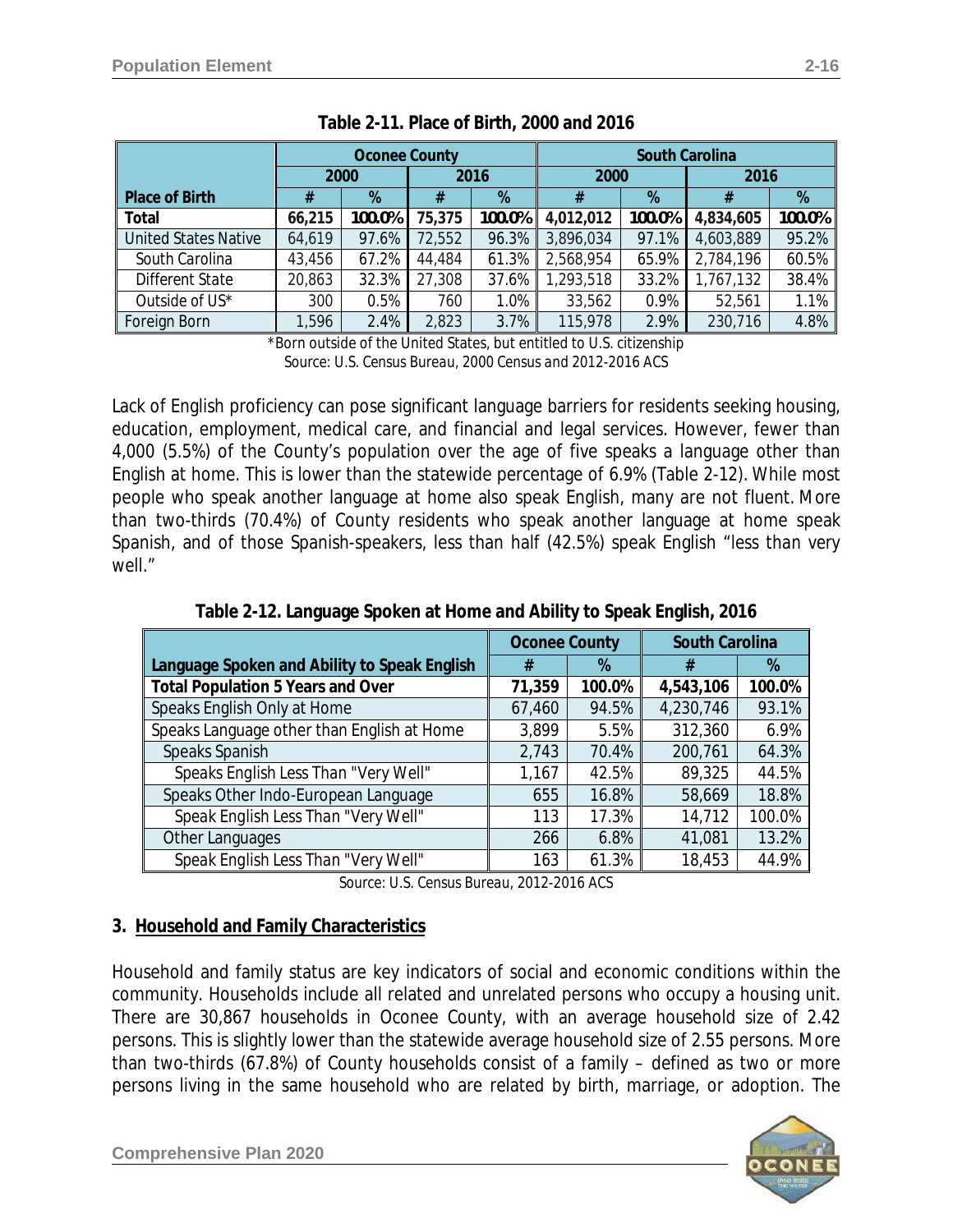percentage of family households countywide is similar to the percentage statewide at 66.4%. There are 20,932 families in the County, with an average family size of 2.89 – lower than the State average of 3.13 persons per family. Nearly three-fourths (74.4%) of County family households consist of a married couple and 28% of these families include children younger than 18 years. Females with no husband present comprise 17.8% of all family households (3,724 households) and almost half of these include a child under 18 years of age.

More than a quarter (25.8%) of all County households include a child under the age of 18 and over a third (36.2%) include at least one person aged 65 or older. There are 9,935 non-family households, representing 32.2% of all Oconee County households. Most of the County's nonfamily households (86.9%) consist of an individual living alone, with 45.3% of these singleperson householders aged 65 years or older.

## **4. Educational Attainment**

Educational attainment is a key indicator of current and future earnings potential. As shown in Table 2-19, educational levels measurably improved in Oconee County between 2000 and 2016. The percentage of County residents with a Bachelor's degree or higher rose from 18.2% to 23.5%. Likewise, the percentage of residents with some college, including those with an associate degree, increased from 22.5% to 28.8%. The percentage of County residents who lack a high school education dropped by almost 10% from 2000 to 2016. Educational attainment compared between Oconee County and the state is shown in Table 2-13.

|                               | <b>Oconee County</b> |        |        |         | <b>South Carolina</b> |         |           |        |
|-------------------------------|----------------------|--------|--------|---------|-----------------------|---------|-----------|--------|
|                               | 2000                 |        | 2016   |         | 2000                  |         | 2016      |        |
| <b>Educational Attainment</b> | #                    | %      | #      | %       | #                     | %       | #         | %      |
| Population 25 Years and Over  | 45,896               | 100.0% | 53,965 | 100.0%  | 2,596,010             | 100.0%  | 3,269,424 | 100.0% |
| Less Than 9th Grade           | 5,118                | 11.2%  | 3,329  | 6.2%    | 215,776               | 8.3%    | 153,262   | 4.7%   |
| 9th to 12th Grade, No Diploma | 6,877                | 15.0%  | 5,468  | 10.1%   | 398,503               | 15.4%   | 302,825   | 9.3%   |
| High School Graduate*         | 15,237               | 33.2%  | 16,963 | 31.4%   | 778,054               | 30.0%   | 963,022   | 29.5%  |
| Some College, No Degree       | 7,420                | 16.2%  | 10,698 | 19.8%   | 500,194               | 19.3%   | 686,140   | 21.0%  |
| Associate Degree              | 2,913                | 6.3%   | 4,817  | $8.9\%$ | 173,428               | 6.7%    | 299,118   | 9.1%   |
| <b>Bachelor's Degree</b>      | 5,060                | 11.0%  | 7,486  | 13.9%   | 351,526               | 13.5%   | 551,968   | 16.9%  |
| Graduate/Professional Degree  | 3,271                | 7.1%   | 5,204  | $9.6\%$ | 178,529               | $6.9\%$ | 313,089   | 9.6%   |

|  | Table 2-13. Educational Attainment, 2000 and 2016 |  |
|--|---------------------------------------------------|--|
|  |                                                   |  |

\*Includes equivalency *Sources: U.S. Census Bureau, 2000 Census and 2012-2016 ACS*

#### **5. Income and Poverty**

Household and family incomes in Oconee County are lower than household incomes statewide. Median household income in the County is \$41,818, more than \$5,000 lower than the State



**Comprehensive Plan 2020 years and the Comprehensive Plan 2020**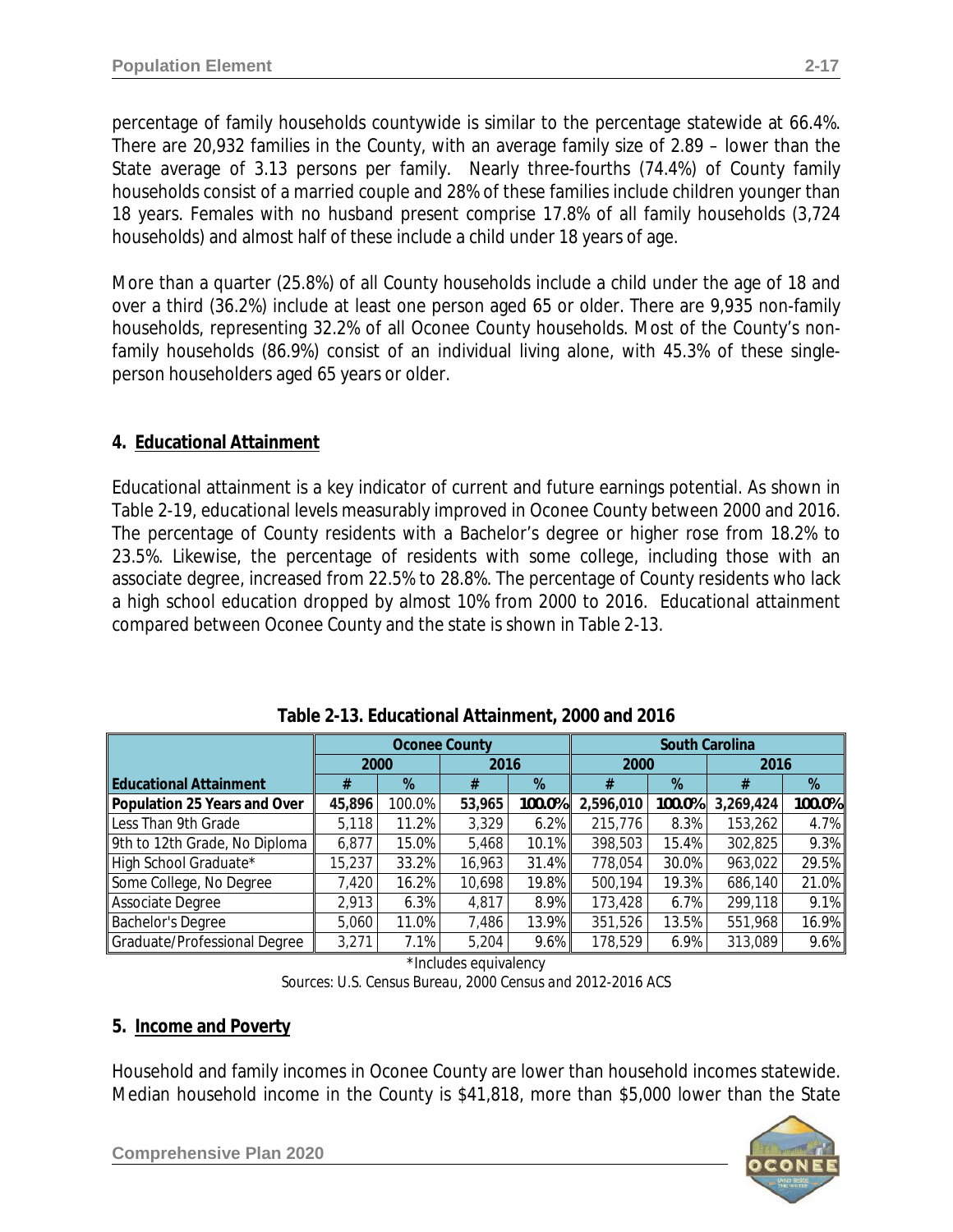median of \$46,898 (Table 2-14). Similarly, the County's median family income at \$52,310 is \$5,848 lower than the median family income for all South Carolinians.

| <b>Jurisdiction</b>  | <b>Median Household</b><br>Income | <b>Median Family</b><br><b>Income</b> |
|----------------------|-----------------------------------|---------------------------------------|
| <b>Oconee County</b> | \$41,818                          | \$52,310                              |
| Salem                | \$40,833                          | \$42,143                              |
| Seneca               | \$35,236                          | \$51,904                              |
| Walhalla             | \$30,973                          | \$28,203                              |
| Westminster          | \$31,510                          | \$42,917                              |
| <b>West Union</b>    | \$28,676                          | \$29,861                              |
| South Carolina       | \$46,898                          | \$58,158                              |

|  | Table 2-14. Median Household and Family Income, 2016 |  |  |
|--|------------------------------------------------------|--|--|

*Source: U.S. Census Bureau, 2012-2016 ACS*

Median household income among the County's municipalities ranges from a high of \$40,833 in Salem to a low of \$28,676 in West Union. Seneca has the highest median family income at \$51,904, while Walhalla posted the lowest median family income among the municipalities at \$28,861.

Per capita income for Oconee County residents at \$25,944 is slightly higher than that of South Carolina at \$25,521, but trails the national income of \$29,829. Income growth for local residents has exceeded the State, with a 36.8% increase in per capita personal income in Oconee County from 1999 to 2016. This rate is higher than State rate of 35.8%, but behind the national growth rate of 38.2%.

Table 2-15 details the per capita income for racial and ethnic groups in Oconee County. The County ranked 10<sup>th</sup> statewide in per capita income in 2016. While the per capita income for the County's African-American residents at \$16,629 is close to the income for African-American residents statewide, it is \$12,923 lower than the per capita income for the County's Caucasian residents. Countywide per capita income for Caucasians at \$25,944 is slightly higher than for Caucasians throughout the State at \$25,521. Per capita income among the County's Hispanic residents at \$12,047 is lower than that of Hispanics statewide at \$15,236.

Within Oconee County municipalities, the City of Seneca has the highest per capita income at \$23,692. West Union has the lowest per capita income at \$15,147. Per capita income among all racial and ethnic groups is highest in Seneca

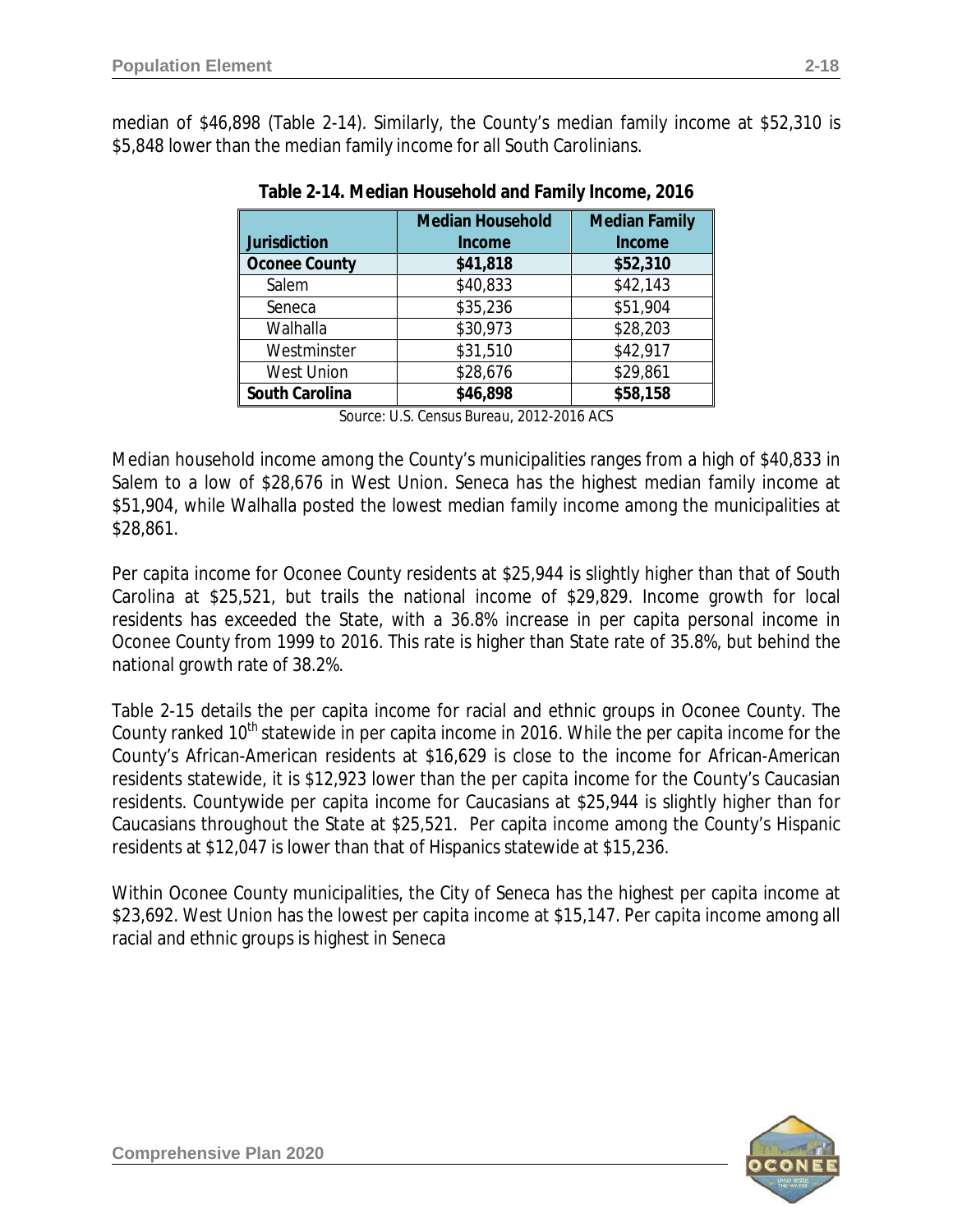|                      | All            |           | African- |                 |
|----------------------|----------------|-----------|----------|-----------------|
| <b>Jurisdiction</b>  | <b>Persons</b> | Caucasian | American | <b>Hispanic</b> |
| <b>Oconee County</b> | \$25,944       | \$27,361  | \$16,629 | \$12,047        |
| Salem                | \$20,191       | \$20,748  | $N/A^*$  | $N/A^*$         |
| Seneca               | \$23,692       | \$28,849  | \$15,180 | \$12,839        |
| Walhalla             | \$15,895       | \$17,026  | \$12,217 | \$6,856         |
| Westminster          | \$18,406       | \$19,139  | \$12,272 | $N/A^*$         |
| <b>West Union</b>    | \$15,147       | \$18,013  | \$12,457 | \$9,222         |
| South Carolina       | \$25,521       | \$29,767  | \$16,844 | \$15,236        |

| Table 2-15. Per Capita Income by Race, 2016 |  |  |
|---------------------------------------------|--|--|
|                                             |  |  |

\*Per Capita Income not available

*Source: U.S. Census Bureau, 2012-2016 ACS*

An examination of household income by age reveals that the age group that includes Oconee County's youngest baby-boomers (residents aged 45-to-64) have the County's highest median household income at \$49,191. Incomes are also higher for persons aged 25-to-44 at \$41,790. The lowest median household income is found among the County's youngest residents (aged 25 years and younger) at \$24,333, followed by the County's older residents (aged 65 and older) at \$37,345.

County income levels are lower within all age groups than for residents of South Carolina, with the exception of residents under 25 years of age (Table 2-16). However, the median household income for County residents in this age group is only \$113 higher than the median household income for that age group statewide.

| Age of Householder | <b>Oconee County</b> | <b>South Carolina</b> |
|--------------------|----------------------|-----------------------|
| All Householders   | \$41,818             | \$46,898              |
| 15 to 25 years     | \$24,333             | \$24,220              |
| 25 to 44 years     | \$41,790             | \$50,671              |
| 45 to 64 years     | \$49,191             | \$54,421              |
| 65 years and over  | \$37,345             | \$37,795              |

**Table 2-16. Median Household Income by Age of Householder, 2016**

*Source: U.S. Census Bureau, 2012-2016 ACS*

As illustrated in Map 2-6, Tract 303 has the highest median household income in the County at \$60,632. Median household income was also higher at \$56,938 in adjacent tract 306.01 and tract 302 at \$53,939. Tract 307.01 t has the lowest median income at \$30,919. Median household income was also lower at \$31,092 in tract 311 and in tract 304.01

Per capita income was highest in tract 306.02 at \$42,245, followed by a per capita income of \$41,664 in tract 302 Rural tract 311 and tract 307.01 had the lowest per capita incomes at only \$16,440 and \$16,577, respectively.

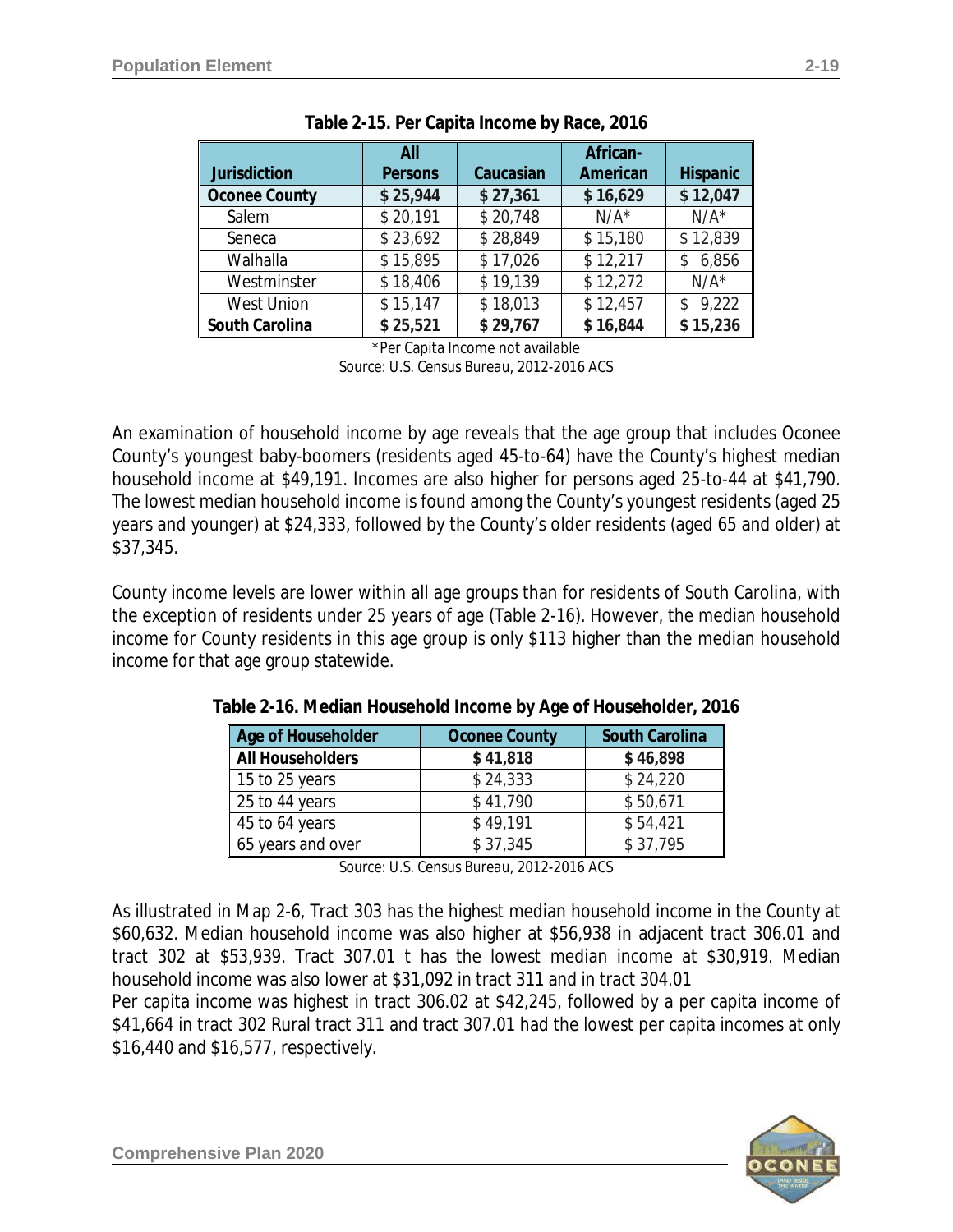

**Map 2-6. Median Household Income by Census Tract, 2016**

*Source: U.S. Census Bureau, 2012-2016 ACS*

Poverty is defined as having insufficient resources to meet basic living expenses, including the costs of food, shelter, clothing, transportation and medical expenses. Among Oconee County households, 16.4% (5,076 households) live in poverty (Table 2-17). More than half (53.3%) of these households in poverty are families. Approximately one-third (38.7%) of families living in poverty are married couples and 19.3% include related children under 18 years old. Over half (52.5%) of the families living in poverty are headed by a female with no husband present, with the majority of these families (1,154 families) including children less than 18 years of age.

Non-family households comprise 46.7% of the County's households in poverty. Females living alone comprise more than 60% of non-family households in the County living in poverty. Nearly

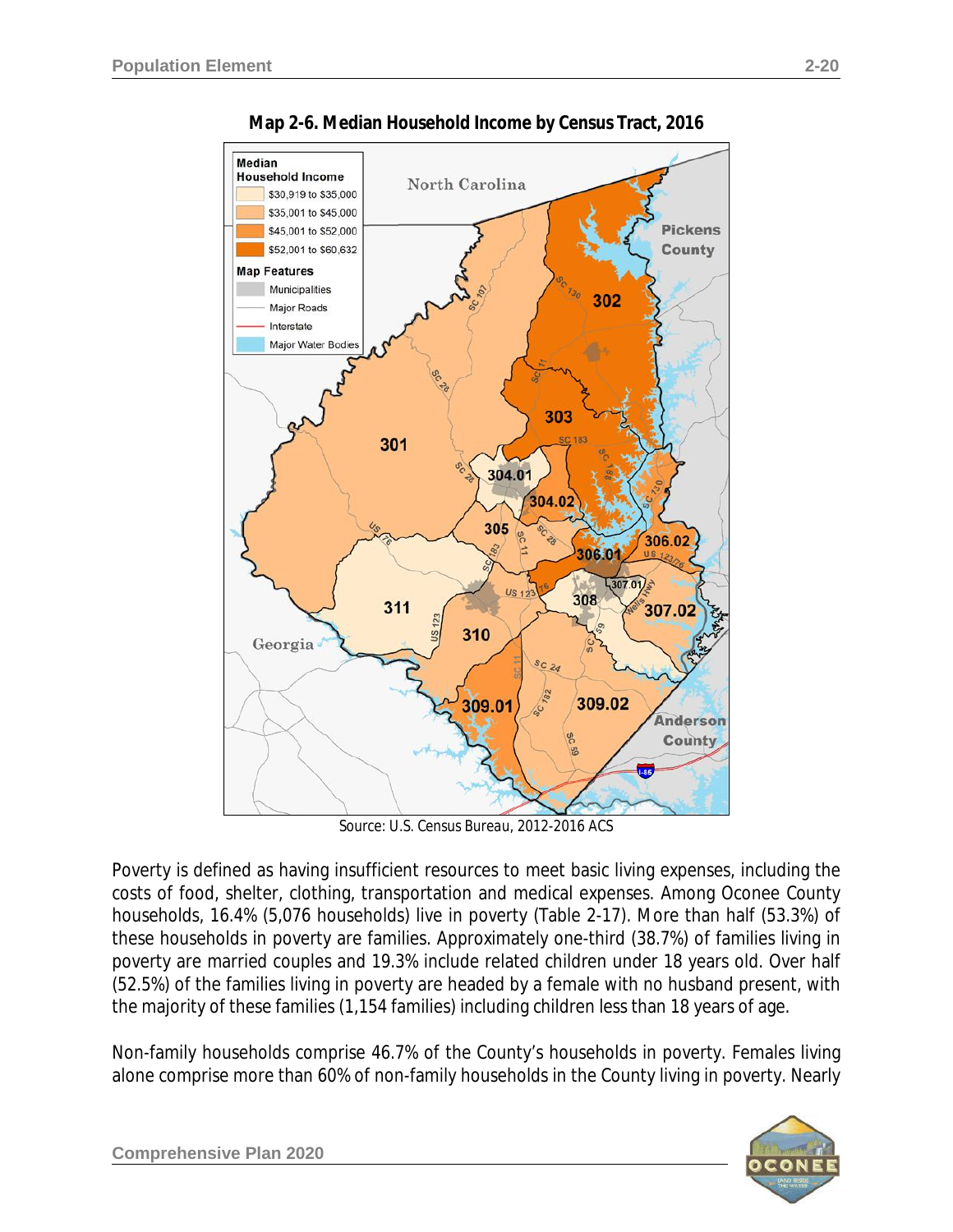one-fourth (23.5%) of Oconee's non-family households living in poverty include a single female aged 65 or older, while only 6.7% include a single male 65 years of age or older.

|                                                 | <b>Oconee County</b> |        | <b>South Carolina</b> |        |
|-------------------------------------------------|----------------------|--------|-----------------------|--------|
| <b>Family Type</b>                              | #                    | %      | #                     | %      |
| <b>Total Households</b>                         | 30,867               | 100.0% | 1,839,041             | 100.0% |
| Households Living Below Poverty Level           | 5,076                | 16.4%  | 299,882               | 16.3%  |
| Family Households Living Below Poverty Level    | 2,705                | 53.3%  | 156,452               | 52.2%  |
| Married Couple Family                           | 1,046                | 38.7%  | 48,063                | 30.7%  |
| With Related Children under 18 years            | 521                  | 19.3%  | 27,448                | 17.5%  |
| Female Householder, no Husband Present          | 1,419                | 52.5%  | 92,732                | 59.3%  |
| With Related Children under 18 years            | 1,154                | 42.7%  | 79,043                | 50.5%  |
| Nonfamily Households Living Below Poverty Level | 2,371                | 46.7%  | 143,430               | 47.8%  |
| Female Householder Alone                        | 1,426                | 60.1%  | 85,976                | 59.9%  |
| 65 Years and over                               | 557                  | 23.5%  | 29,933                | 20.9%  |
| Male Householder Alone                          | 945                  | 39.9%  | 57,454                | 40.1%  |
| 65 Years and over                               | 160                  | 6.7%   | 9.950                 | 6.9%   |

**Table 2-17. Poverty Status by Household Type, 2016**

*Source: U.S. Census Bureau, 2012-2016 ACS*

Nearly 19% of Oconee County residents live in poverty. This is higher than the State and national rates of 17.2% and 15.1%, respectively (Table 2-18). The highest percentage of County residents living in poverty includes persons between 18 and 44 years of age at 42.1%. Well over one-fourth (29.1%) of Oconee County residents living in poverty are children under the age of 17. Seniors aged 65 and older living in poverty comprise 9.8% of the County population, or 1,351 senior residents.

|                    | <b>Oconee County</b> |       | <b>South Carolina</b> |       | <b>United States</b> |       |
|--------------------|----------------------|-------|-----------------------|-------|----------------------|-------|
|                    | #                    | %     | #                     | %     | #                    | %     |
| Total Persons*     | 74,704               |       | 4,693,266             |       | 310,629,645          |       |
| Persons in Poverty | 13,806               | 18.5% | 806,422               | 17.2% | 46,932,225           | 15.1% |
| Under 5 years      | 1,372                | 9.9%  | 83,749                | 10.4% | 4,614,933            | 9.8%  |
| 5 to 17 years      | 2,653                | 19.2% | 186,356               | 23.1% | 10,720,850           | 22.8% |
| 18 to 44 years     | 5,814                | 42.1% | 302,059               | 37.5% | 18,401,450           | 39.2% |
| 45 to 64           | 2,616                | 18.9% | 163,363               | 20.3% | 8,999,565            | 19.2% |
| 65 to 74 years     | 700                  | 5.1%  | 39,087                | 4.8%  | 2,210,809            | 4.7%  |
| 75 years and over  | 651                  | 4.7%  | 31,808                | 3.9%  | 1,984,618            | 4.2%  |

#### **Table 2-18. Poverty Status by Age, 2016**

\*Persons for whom poverty is determined *Source: U.S. Census Bureau, 2012-2016 ACS*

The percentages of the County's White and African-American residents living in poverty are similar at 18% and 18.7%, respectively. While the percentage of African-American residents living in poverty is lower than the percentages statewide and nationwide, the percentages of



**Comprehensive Plan 2020**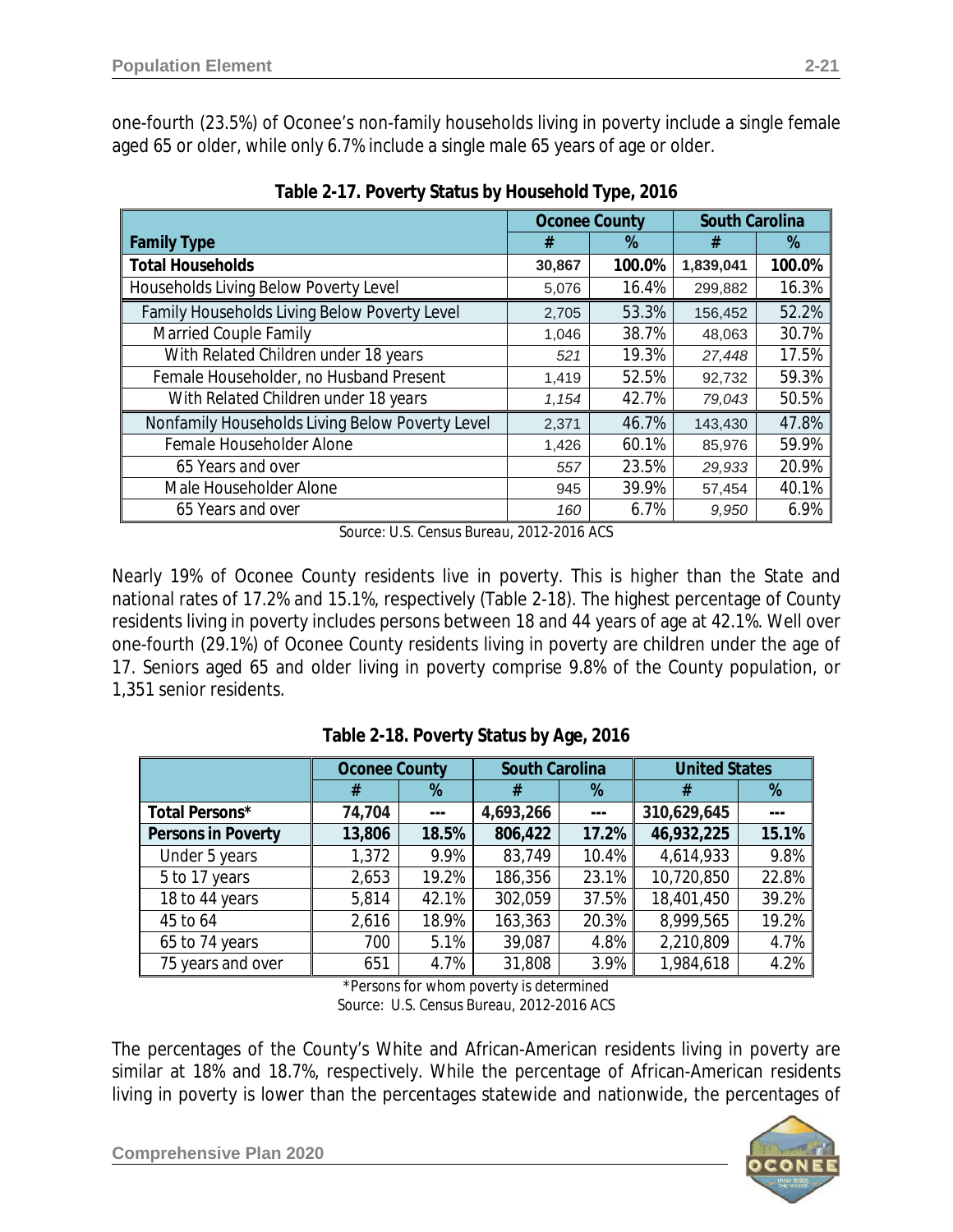White residents and residents of other races in poverty are higher. Significantly higher poverty rates are found among County residents of other races (27.3%) and of two or more races (26.5%). Most significant is the poverty rate among Hispanic residents in the County at more than 40%.

|                       |              | <b>Oconee County</b> |       |              | <b>South Carolina</b> |       |              | <b>United States</b> |       |
|-----------------------|--------------|----------------------|-------|--------------|-----------------------|-------|--------------|----------------------|-------|
|                       |              | In Poverty           |       |              | In Poverty            |       |              | In Poverty           |       |
| Race                  | <b>Total</b> | #                    | %     | <b>Total</b> | #                     | %     | <b>Total</b> | #                    | %     |
| <b>Total All</b>      | 74,704       | 13,806               | 18.5% | 4,693,266    | 806,422               | 17.2% | 310,629,645  | 46,932,225           | 15.1% |
| Persons <sup>1</sup>  |              |                      |       |              |                       |       |              |                      |       |
| White                 | 65,975       | 11,903               | 18.0% | 3,172,266    | 393,568               | 12.4% | 228,440,346  | 28,424,685           | 12.4% |
| African-              | 5,418        | 1,012                | 18.7% | 1,271,610    | 350,792               | 27.6% | 38,562,630   | 10,111,248           | 26.2% |
| American              |              |                      |       |              |                       |       |              |                      |       |
| Other                 | 1.774        | 484                  | 27.3% | 154,919      | 36,600                | 23.6% | 34, 183, 313 | 6,576,421            | 19.2% |
| Races                 |              |                      |       |              |                       |       |              |                      |       |
| 2 or more             | 1,537        | 407                  | 26.5% | 94,471       | 25,462                | 27.0% | 9,443,356    | 1,819,871            | 19.3% |
| Races                 |              |                      |       |              |                       |       |              |                      |       |
| Hispanic <sup>2</sup> | 3,688        | 1,485                | 40.3% | 248,459      | 72,146                | 29.0% | 54,085,091   | 12,653,597           | 23.4% |

**Table 2-19. Persons with Income below Poverty by Race and Ethnicity, 2016**

<sup>1</sup> Population for whom poverty is determined

 $<sup>2</sup>$  Hispanic is an ethnic category in the Census, therefore persons of Hispanic Origin may be of any race</sup> *Source: U.S. Census Bureau, 2012-2016 ACS*

## **F. SPECIAL POPULATIONS**

Special populations can experience a greater need for community services than the public as a whole. Data reveals that special populations in Oconee County include residents with low incomes, the elderly, and single-parent families. Consideration of these residents and their needs should be addressed through each Plan element.

## **1. Elderly**

The needs of an aging population can increase demand for services such as adult day care, home meal delivery, in-home respite services, home repair and modification, transportation services, long-term care, and focused recreational and fitness programs. Oconee County has the highest percentage of residents 65 years and older among the six Appalachian Region counties at 21.5% (ACS, 2016). The percentage of older female residents in the County is even higher at 22.6%. Nearly 10%, or 1,351 of these Oconee County seniors, live in poverty. The poverty rate for senior females is more than double that of males. More than one-third (35%) of households with one or more people aged 65 and older are comprised of elderly persons living alone. One of every three County seniors (6,203 persons) has a disability and of these, 28.8% (1,788 persons) has cognitive difficulty. Over 2,330 elderly persons in the County have difficulty living independently.

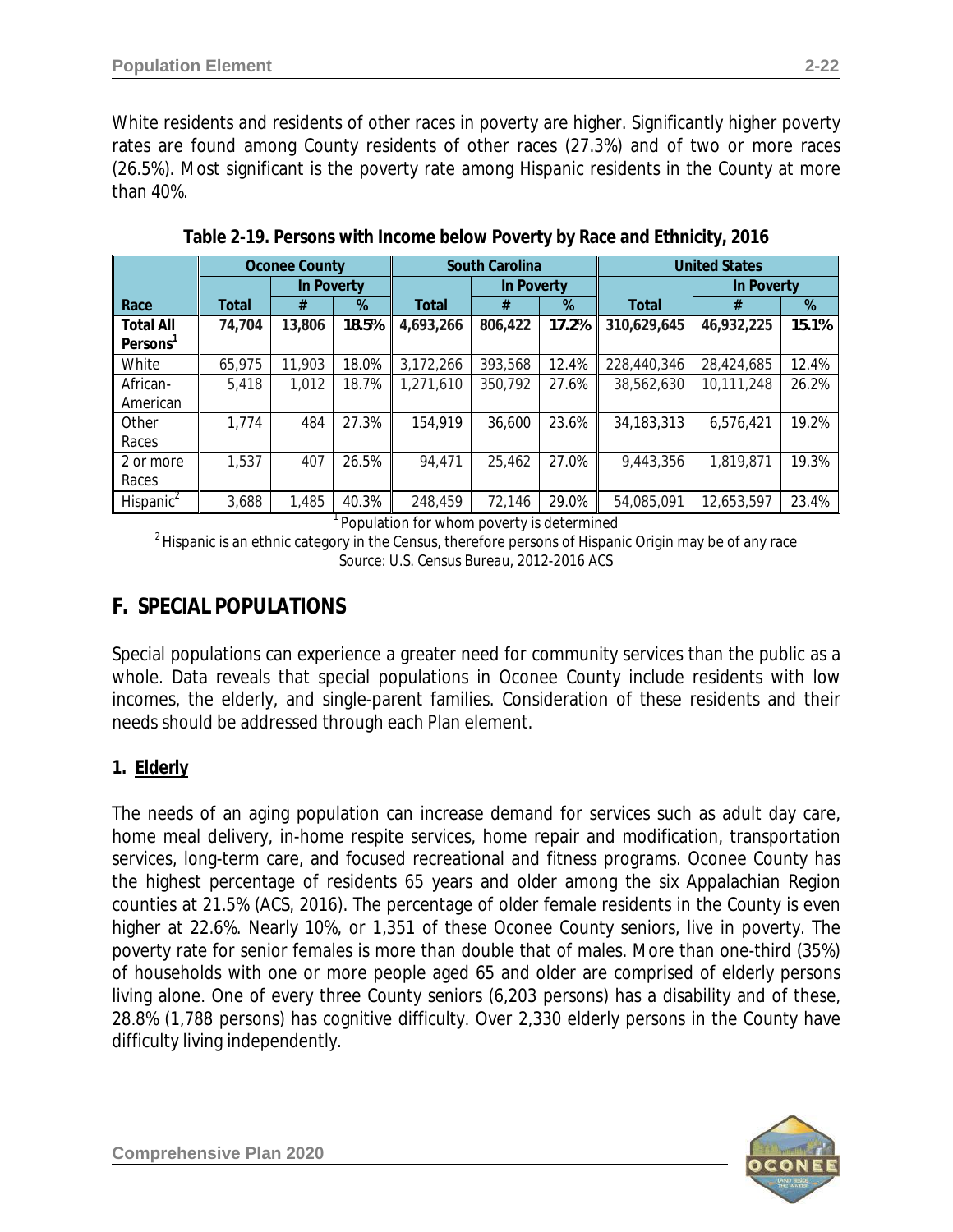#### **2. Veterans**

South Carolina's large veteran population often has special needs in the areas of long-term care, employment assistance, homelessness, and medical care. The 2012-2016 ACS reported that there were 6,508 veterans living in Oconee County. Nearly one fourth (24.2%) of the County's senior residents (aged 65 and older) and 21.3% of males are veterans. Veterans comprise 10.8% of the County population. Area veterans are attracted to the Upstate Region by the factors that appeal to other retirees – temperate weather, recreation, cultural and natural amenities, and lower housing prices.

More than 60% of living veterans in Oconee County (3,933 veterans) are aged 65 years or older *(ACS, 2016)*. Over one-third of all Oconee County veterans (2,197 veterans) are disabled. The U.S. Department of Housing and Urban Development estimates that 12.3% of South Carolina's homeless population are veterans, with many more living in poverty and at risk of becoming homeless. These conditions generate a growing need for a full spectrum of home and community-based support programs. The number and percentage of disabled veterans continues to climb as aging veterans of the baby boom era develop disabilities and younger service personnel suffer disabling injuries while serving in recent conflicts.

#### **3. Hispanic Population**

According to the 2012-2016 ACS, 17.3% of the population of the United States is Hispanic or Latino as compared to 12.5% in 2000. In South Carolina, the Hispanic population has more than doubled from 2.4% in 2000 to 5.3% of the State's total population. These numbers do not include an estimated 87,000 undocumented immigrants *(Migration Policy Institute, 2018)*.

In Oconee County, 4.9% of the population (3,700 persons) is Hispanic, more than double the 1,562 persons of Hispanic origin (2.4%) in 2000. The County ranks 18<sup>th</sup> highest statewide in the percentage of Hispanic population and  $17<sup>th</sup>$  in the number of Hispanic residents. In addition to being predominantly Mexican (71.4%), ACS data reveals that the County's Hispanic population is evenly divided between females and males, with a median age of 25.3 years. Over 40% of Hispanics in Oconee County (1,485 persons) live in poverty. Nearly one-fifth of the County's Hispanic residents (637 persons) speak little-to-no English and nearly one-fourth (870 persons) lack a high school education. Communication is a major issue of concern for many Hispanic residents, who often find it difficult to find and obtain government services, health care, and other essential services because they do not understand materials that are provided only in English and cannot communicate effectively with providers in person or online if only English is spoken.

The continued growth of the County's Hispanic population will create new service demands on local service providers, particularly the School District and area health care providers. The Centers for Disease Control and Prevention (CDC) report that while Hispanics in the United States have slightly lower rates of heart disease and cancer than Caucasians, they have 24%

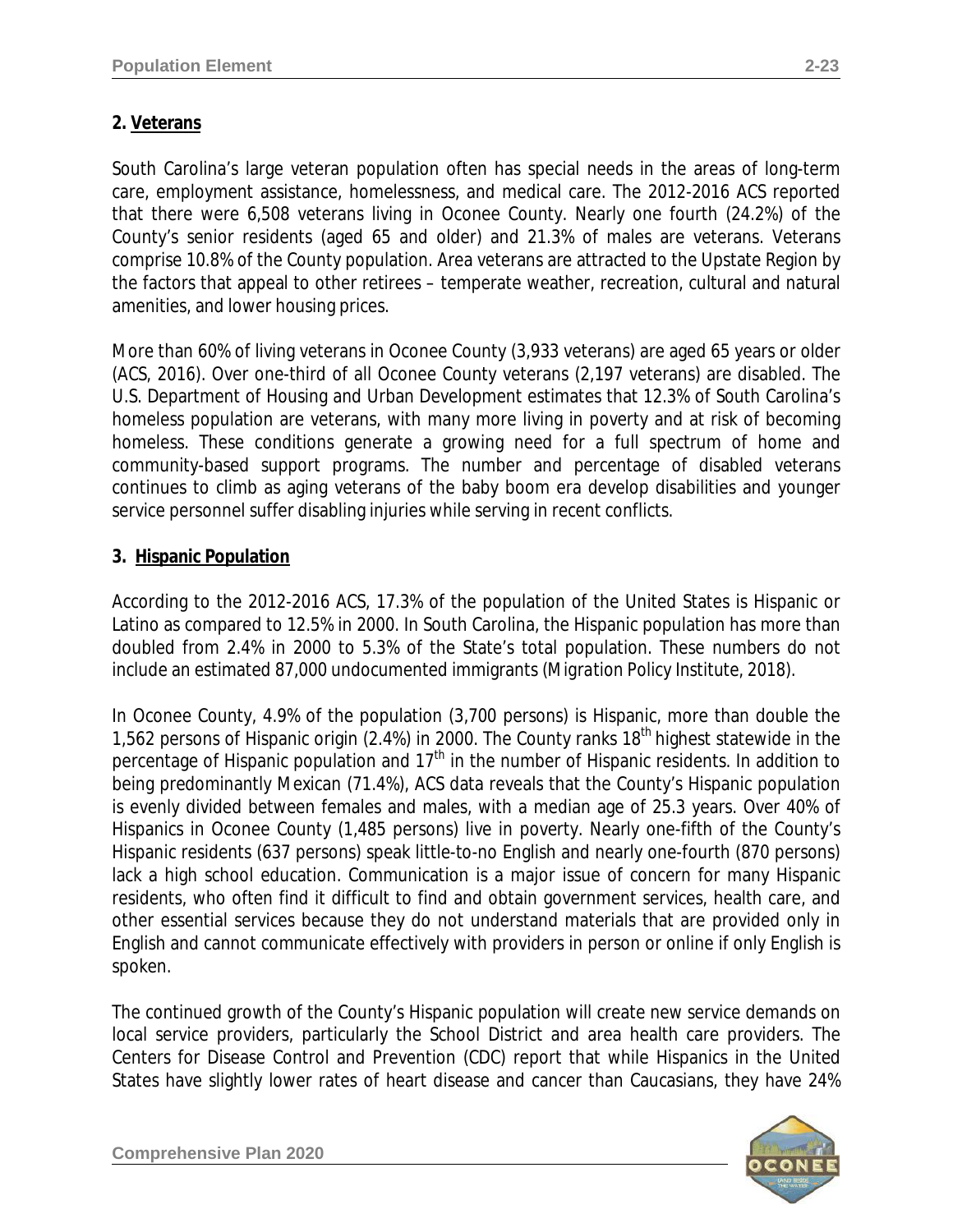more poorly controlled high blood pressure, 23% more obesity, are 28% less likely to be screened for colorectal cancer, and are 50% more likely to die from diabetes or liver disease *(CDC, 2015).* Hispanics are more likely to lack health insurance than any other racial or ethnic group, with one in four uninsured *(National Center for Health Statistics, 2015)*. Language barriers can compound these factors. The local hospital emergency room is a common point for medical treatment for immigrant residents who often lack a primary care physician *(Hispanic Access Foundation, 2016)*.

## **4. Homeless Population**

The homeless population encompasses a broad range of individuals and families with special needs. National research indicates that more than one third (37%) are in families and nearly two-thirds (63%) are individuals *(National Alliance to End Homelessness, 2016)*. More than 8% of the Nation's homeless population are veterans. Homelessness is a significant risk factor for a broad range of health and social problems. Alcohol and drug abuse, domestic violence, and mental illness are common problems among the adult homeless population. Domestic violence is a leading cause of homelessness, with 15.8% of the Nation's homeless adults identified as survivors of domestic violence *(HUD Continuum of Care Homeless Populations and Subpopulations Report, 2017)*.While families who are doubling up (staying) with friends or relatives because they have no other housing options are not included in the HUD definition of homeless individuals and families, they are often at risk of losing that shelter and becoming homeless. Doubled-up friends or families often impose space and financial burdens on the host family and the guests are often asked to leave after a short time. In smaller and more rural communities with no public shelters, doubling up is often the stop-gap measure before sleeping on the streets.

Oconee County is located within the service and planning area of the Upstate Consortium Continuum of Care (Upstate CoC) that encompasses a 13-county region that spans Abbeville, Anderson, Cherokee, Edgefield, Greenville, Greenwood, Laurens, McCormick, Oconee, Pickens, Saluda, Spartanburg and Union Counties. The Upstate Continuum consists of more than 80 partner agencies that provide services to the homeless or near homeless. Oconee County is also a member of the local Tri-County Chapter that includes Anderson and Pickens Counties.

Although methodologies exist to count the homeless who take advantage of services offered by various agencies, it is a challenge to determine the true number of homeless within the County. The most accurate assessment of the homeless population at the county, state and national levels is provided through bi-annual *point-in-time* (PIT) counts. In an effort to standardize homeless counts nationwide, the U.S. Department of Housing and Urban Development mandated that an unduplicated count of homeless persons and families be conducted in each state every two years. Point-in-time counts are one-night counts of both sheltered and unsheltered homeless populations.

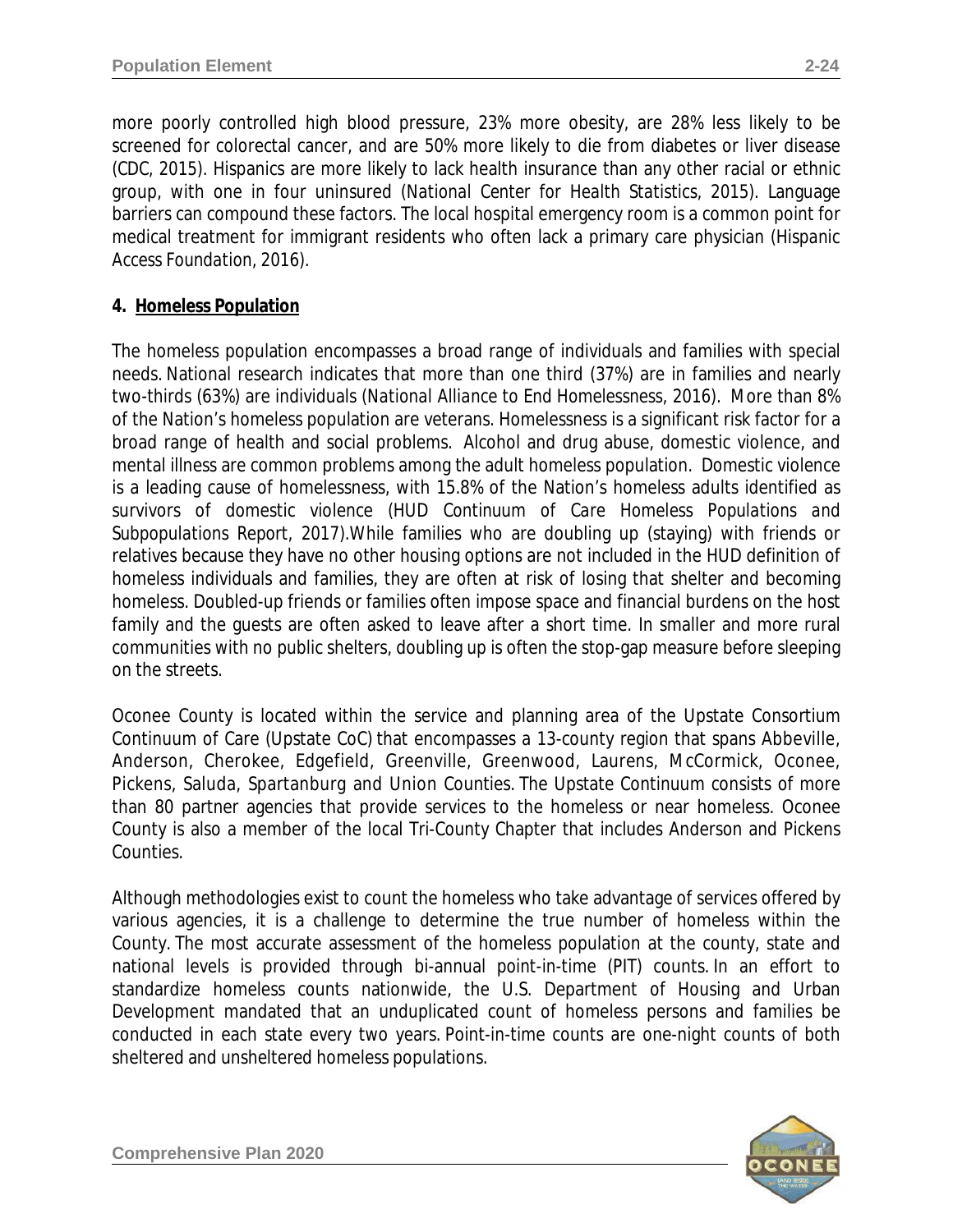United Housing Connections provides the organization and planning for recent point-in-time counts in the Upstate CoC region. The homeless count includes those in shelters, in transitional housing, living on the street, or in other locations not meant for human habitation. The most recent point-in-time count was conducted in January 2018. On that date, 54 individuals were counted as homeless in Oconee County *(S.C. Point in Time Count Report, 2018)*. Of these individuals, 16 were unsheltered and 38 were housed in shelters or temporary housing. Included in the count were three veterans and nine chronically homeless persons. This is a decrease from the 2017 PIT count for Oconee County that reported a total of 63 homeless individuals, of which 22 were unsheltered and 41 were sheltered.

Oconee County has a number of precariously housed families and individuals who are at risk for homelessness based on cost-burden, overcrowding, and income eligibility for the federal school lunch program. Residents with low and moderate incomes can have difficulty affording adequate and safe housing in Oconee County. The U.S. Department of Housing and Urban Development (HUD) defines low and moderate income (LMI) households as those households with incomes below 80% of median family income (MFI). More than 40% of all Oconee County households are considered to be LMI. More than one-fourth (25.7%) of all households in Oconee County (7,840 households) are cost-burdened, paying more than 30% of their income for housing costs *(U.S. HUD CHAS Data, 2018)*. At particular risk for homelessness are households that spend more than half of their income on housing and related expenses. Housing costs exceed more than half (50%) of household income for 2,020 homeowners in Oconee County, or 8.9% of all owner-occupied units. Among renter households, 22.9%, or 1,815 households, pay more than 50% of their monthly income in housing costs. These households are considered at risk for homelessness, sometimes spending so much for housing that other life necessities such as medical care and food must be deferred.

Housing overcrowding results from doubling up with family and friends is often the last resort to ending up on the streets. Housing units are considered to be overcrowded when there are 1.01 or more household members per room, including baths and kitchens. In Oconee County, 627 housing units are overcrowded based on this definition *(2012-2016 ACS)*.

Free and reduced lunch data for Oconee County schools also indicates a significant number of low-income households. To be eligible for the school lunch program, families must meet annual criteria based on household size and income. Under the guidelines for the 2018-2019 school year, a family of four making \$46,435 (\$893 per week) or less would be eligible for reduced price meals and the same family making \$32,630 (\$628 per week) or less would be eligible for free meals (*U.S. Department of Agriculture, 2018*). Children who are members of households that are eligible to receive Food Stamps or Temporary Assistance to Needy Families (TANF) are automatically eligible for free meals. More than half (51.2%) of students countywide, or 5,202 students in grades K-5 through 12, meet federal income eligibility limits for free or reduced lunch *(Oconee County School District, 2018)*.

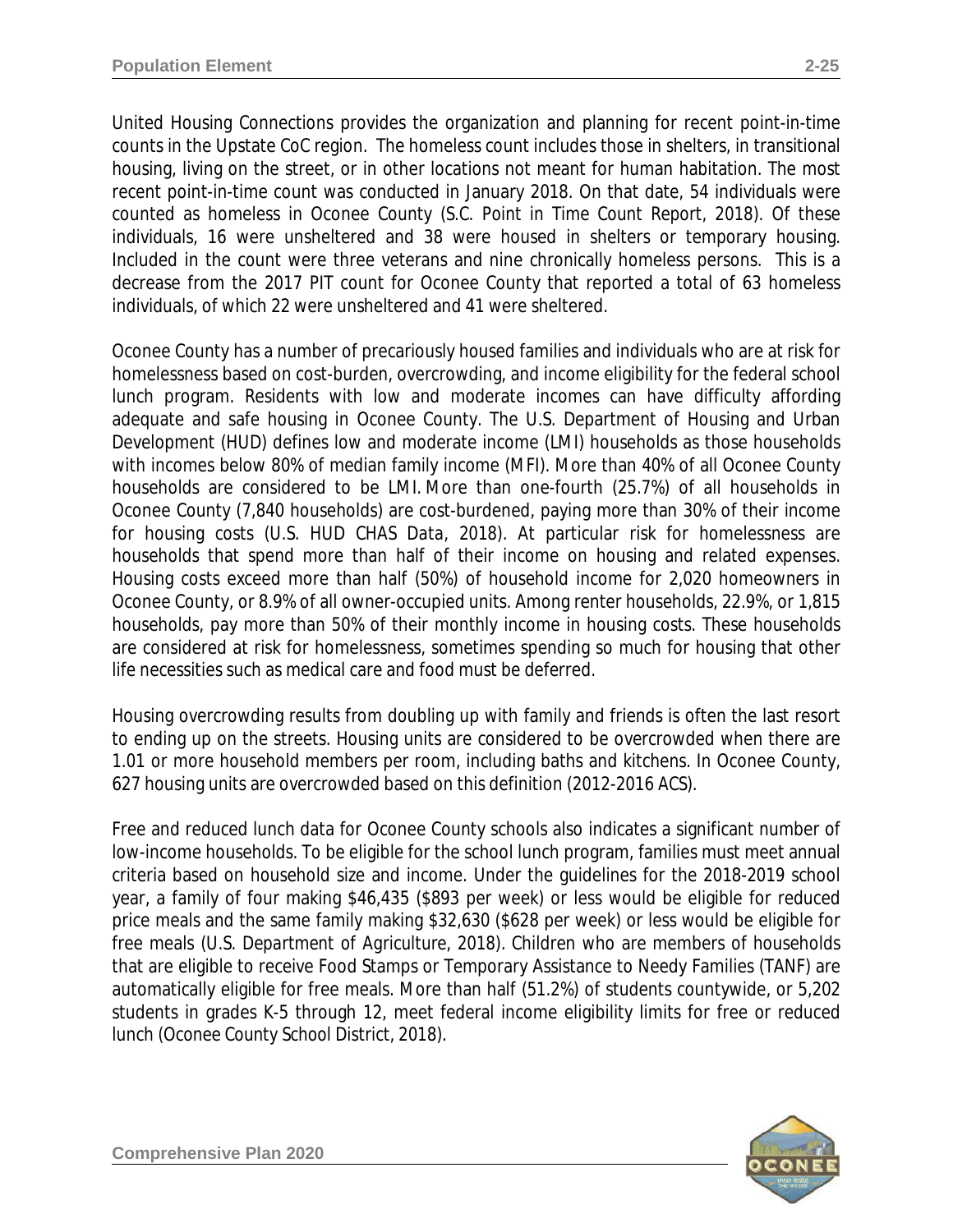# **G. GOALS, OBJECTIVES AND STRATEGIES FOR IMPLEMENTATION**

The goals, objectives and strategies for implementation (GOIS) table summarizes the actions that will be undertaken in the coming decade to achieve the goals and objectives identified in the Population element.

|                                                                                                     |                                     | <b>Time Frame</b> |  |  |  |
|-----------------------------------------------------------------------------------------------------|-------------------------------------|-------------------|--|--|--|
|                                                                                                     |                                     | for               |  |  |  |
| Goals/Objectives/Strategies                                                                         | <b>Accountable Agencies</b>         | Evaluation        |  |  |  |
| Goal 2.1. Improve the quality of life for existing and future residents of Oconee County.           |                                     |                   |  |  |  |
| Objective 2.1.1. Increase understanding of the County's population composition and characteristics. |                                     |                   |  |  |  |
| Strategy 2.1.1.1. Monitor demographic patterns in the County                                        | Oconee County<br>$\bullet$          | 2023              |  |  |  |
| and its municipalities in order to respond to growth and the                                        | Service Providers<br>$\bullet$      |                   |  |  |  |
| changing needs of residents, especially special populations.                                        |                                     |                   |  |  |  |
| Strategy 2.1.1.2. Coordinate and collaborate with regional                                          | Oconee County<br>٠                  | On-Going          |  |  |  |
| agencies and neighboring jurisdictions to share demographic                                         | <b>ACOG</b><br>$\bullet$            |                   |  |  |  |
| data and update population projection data and                                                      | Neighboring<br>$\bullet$            |                   |  |  |  |
| methodologies.                                                                                      | <b>Jurisdictions</b>                |                   |  |  |  |
| Objective 2.1.2. Encourage and attract young adults and families to remain in Oconee County.        |                                     |                   |  |  |  |
| Strategy 2.1.2.1. Create economic opportunities for residents                                       | Oconee County<br>$\bullet$          | On-Going          |  |  |  |
| and potential residents through recruitment and retention of                                        | Upstate SC Alliance<br>$\bullet$    |                   |  |  |  |
| industries and businesses.                                                                          | Chamber of<br>$\bullet$             |                   |  |  |  |
|                                                                                                     | Commerce                            |                   |  |  |  |
|                                                                                                     | <b>Clemson University</b>           |                   |  |  |  |
| Strategy 2.1.2.2. Develop and promote policies and programs                                         | Oconee County<br>$\bullet$          | On-Going          |  |  |  |
| that improve economic opportunity for residents and potential                                       | Municipalities<br>$\bullet$         |                   |  |  |  |
| residents.                                                                                          |                                     |                   |  |  |  |
| Strategy 2.1.2.3. Develop opportunities to provide or encourage                                     | Oconee County<br>$\bullet$          | On-Going          |  |  |  |
| entertainment and recreation options that are attractive to                                         | Municipalities<br>$\bullet$         |                   |  |  |  |
| young adults and families.                                                                          |                                     |                   |  |  |  |
| Strategy 2.1.2.4. Interface with the School District of Oconee                                      | Oconee County<br>$\bullet$          | 2023              |  |  |  |
| County (SDOC), private schools, Clemson University, and Tri-                                        | <b>SDOC</b><br>$\bullet$            |                   |  |  |  |
| County Technical College (TCTC) to optimize educational quality                                     | <b>Private Schools</b><br>$\bullet$ |                   |  |  |  |
| and access to advanced training opportunities.                                                      | <b>TCTC</b><br>$\bullet$            |                   |  |  |  |
|                                                                                                     | <b>Clemson University</b>           |                   |  |  |  |
|                                                                                                     | Inter-regional                      |                   |  |  |  |
|                                                                                                     | <b>Education Center</b>             |                   |  |  |  |
|                                                                                                     | representative                      |                   |  |  |  |

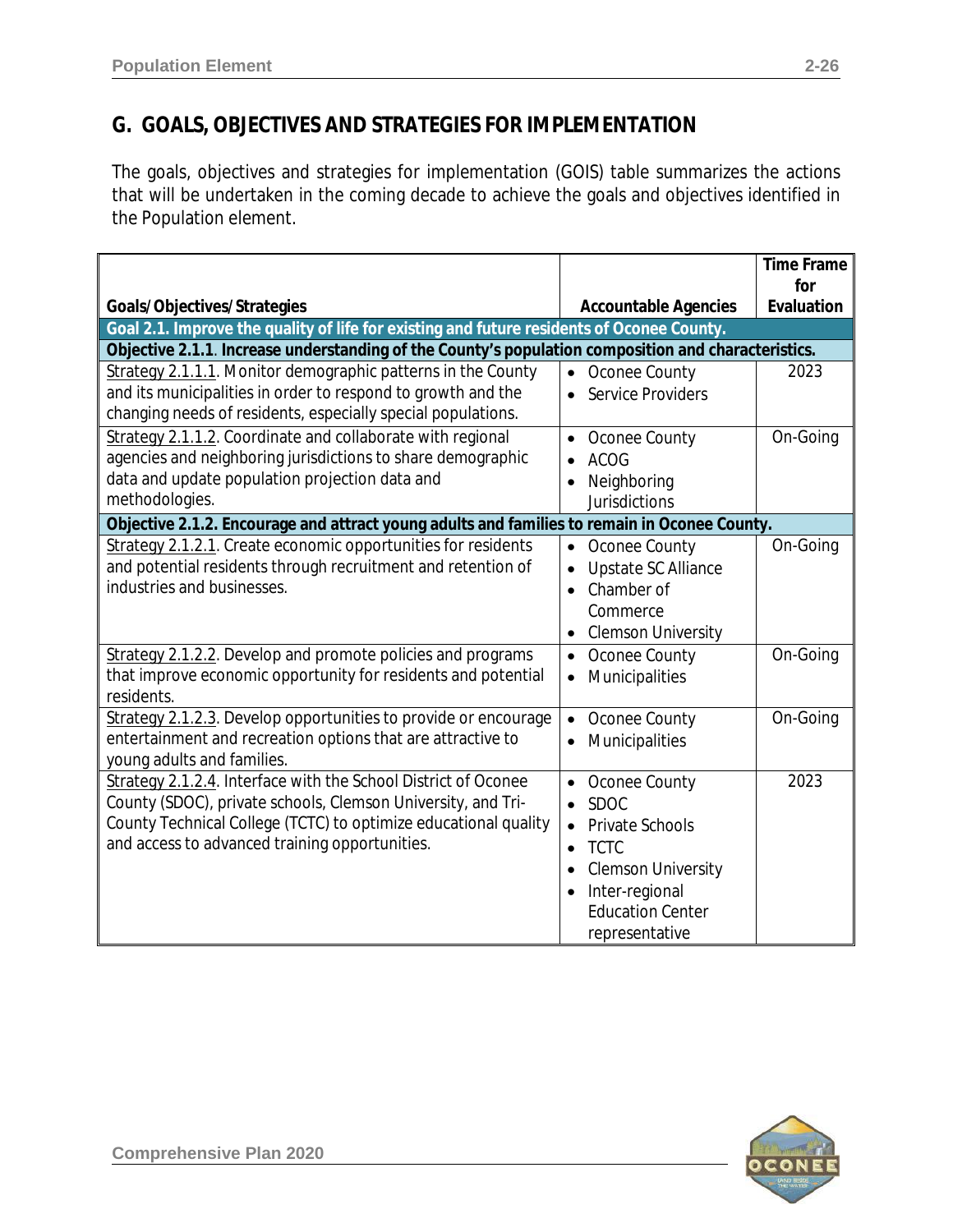|                                                                                                |                                           | <b>Time Frame</b> |
|------------------------------------------------------------------------------------------------|-------------------------------------------|-------------------|
| Goals/Objectives/Strategies                                                                    |                                           | for<br>Evaluation |
| Objective 2.1.3. Assess and seek to address the needs of the County's alternative populations. | <b>Accountable Agencies</b>               |                   |
| Strategy 2.1.3.1. Seek partnerships to assess the unmet needs                                  | Oconee County<br>$\bullet$                | On-Going          |
| of alternative populations and develop strategies and leverage                                 | Municipalities<br>$\bullet$               |                   |
| resources to address these needs.                                                              | <b>State and Local</b><br>$\bullet$       |                   |
|                                                                                                | Agencies                                  |                   |
|                                                                                                | Non-profits                               |                   |
|                                                                                                | <b>Interfaith Ministries</b><br>$\bullet$ |                   |
| Strategy 2.1.3.2. Provide opportunities for local service                                      | Oconee County<br>$\bullet$                | On-Going          |
| agencies and organizations to explore efforts to prevent and                                   | Municipalities<br>$\bullet$               |                   |
| eliminate homelessness and provide needed services for the                                     | <b>United Way</b><br>$\bullet$            |                   |
| County's homeless population.                                                                  | <b>Local Service Agencies</b><br>٠        |                   |
|                                                                                                | and Organizations                         |                   |
|                                                                                                | Faith-based                               |                   |
|                                                                                                | Organizations                             |                   |
| Strategy 2.1.3.3. Reduce language barriers in the provision of                                 | Oconee County<br>$\bullet$                | 2025              |
| health care, public safety, and other public services to all                                   | Municipalities<br>$\bullet$               |                   |
| Oconee County residents.                                                                       | <b>Health Providers</b><br>$\bullet$      |                   |
|                                                                                                | <b>Other Public Service</b>               |                   |
| Strategy 2.1.3.4. Assess measures to accommodate the needs                                     | Providers<br>• Oconee County              | 2025              |
| of the County's aging population in areas such as signage,                                     | Municipalities                            |                   |
| lighting, and transportation options.                                                          | $\bullet$<br><b>CAT Bus Service</b>       |                   |
|                                                                                                |                                           |                   |
| Goal 2.2. Promote a livable community in which County residents are healthy, supported, and    |                                           |                   |
| productive.                                                                                    |                                           |                   |
| Objective 2.2.1. Ensure access to adequate health care and preventative services.              |                                           |                   |
| Strategy 2.2.1.1. Coordinate the provision of a continuum of                                   | Oconee County<br>$\bullet$                | 2025              |
| supportive services, home repair programs, and infrastructure                                  | Municipalities<br>$\bullet$               |                   |
| that enable elderly residents to age in place to the extent                                    | Council on Aging<br>$\bullet$             |                   |
| possible.                                                                                      | Faith-based                               |                   |
|                                                                                                | Organizations                             |                   |
|                                                                                                | Oconee County<br>$\bullet$                |                   |
|                                                                                                | Department of Social<br>Services (DSS)    |                   |
|                                                                                                | Oconee County<br>$\bullet$                |                   |
|                                                                                                | Disabilities & Special                    |                   |
|                                                                                                | Needs Board (DSNB)                        |                   |
|                                                                                                | YMCA                                      |                   |
|                                                                                                | <b>SDOC</b>                               |                   |

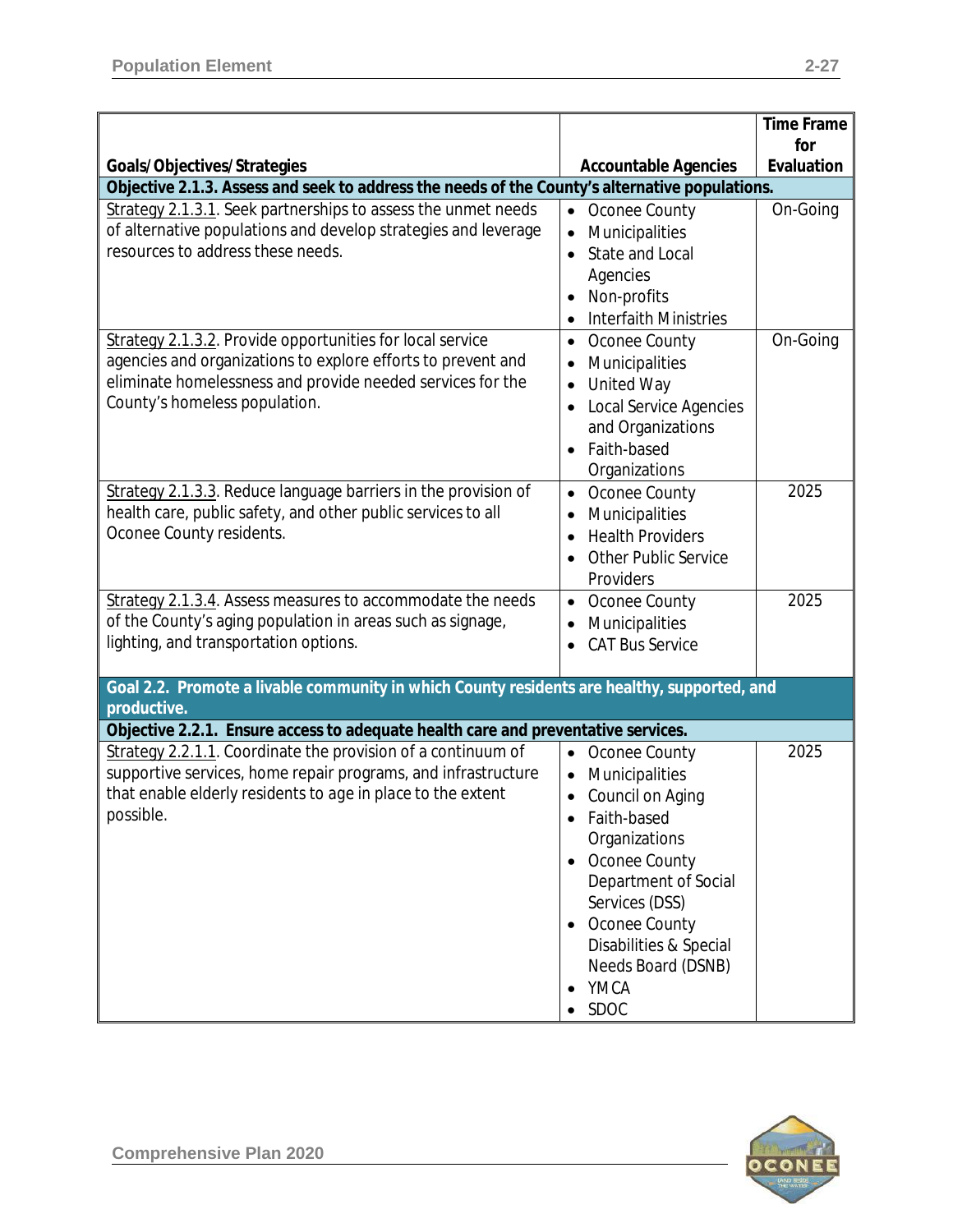|                                                                                                                                                                                                                                                                                                   |                                                                                                                                                                                                              | <b>Time Frame</b> |
|---------------------------------------------------------------------------------------------------------------------------------------------------------------------------------------------------------------------------------------------------------------------------------------------------|--------------------------------------------------------------------------------------------------------------------------------------------------------------------------------------------------------------|-------------------|
| Goals/Objectives/Strategies                                                                                                                                                                                                                                                                       | <b>Accountable Agencies</b>                                                                                                                                                                                  | for<br>Evaluation |
| Strategy 2.2.1.2. Support access to adequate health care<br>facilities and services for all segments of the population to<br>reduce the incidence and high costs associated with chronic<br>health conditions for local residents, especially geriatric care<br>and accessible care for veterans. | Oconee Memorial<br>$\bullet$<br>Hospital/Prisma<br>Health<br><b>County Health</b><br>$\bullet$<br>Department<br><b>DSNB</b><br>Rosa Clark Free<br><b>Medical Clinic</b><br>YMCA<br><b>SDOC</b><br>Nonprofits | On-Going          |
| Strategy 2.2.1.3. Provide a range of fitness and recreational<br>opportunities that encourage health and well-being and that<br>also safely accommodate residents with disabilities, older<br>adults, youth, families, and other special needs populations.                                       | Oconee County<br>$\bullet$<br>Municipalities<br><b>SDOC</b><br><b>YMCA</b>                                                                                                                                   | 2025              |
| Objective 2.2.2. Promote educational attainment and job readiness among County residents.                                                                                                                                                                                                         |                                                                                                                                                                                                              |                   |
| Strategy 2.2.2.1. Create a safe and healthy environment for<br>education and socialization for students at all levels.                                                                                                                                                                            | Oconee County<br>$\bullet$<br>Municipalities<br><b>SDOC</b><br>$\bullet$<br><b>TCTC</b><br>٠                                                                                                                 | 2023              |
| Strategy 2.2.2.2. Support and promote workforce development<br>programs that address the skilled labor needs of current and<br>potential employers in the County in trades, high tech, and high<br>demand pathways.                                                                               | Oconee County<br>$\bullet$<br>Municipalities<br>Worklink WIA<br><b>SDOC</b><br>$\bullet$<br><b>Tri-County Technical</b><br>College<br>Oconee Adult<br>Education<br><b>Local Employers</b>                    | 2021              |
| Strategy 2.2.2.3. Support local efforts to raise literacy levels of<br>County residents through afterschool programs, family and<br>early literacy efforts, and church-based programs.                                                                                                            | Oconee County<br>$\bullet$<br>Municipalities<br><b>SDOC</b><br>$\bullet$<br>Oconee County Adult<br>Education/Literacy<br>Program<br><b>Faith-based Providers</b>                                             | 2026              |